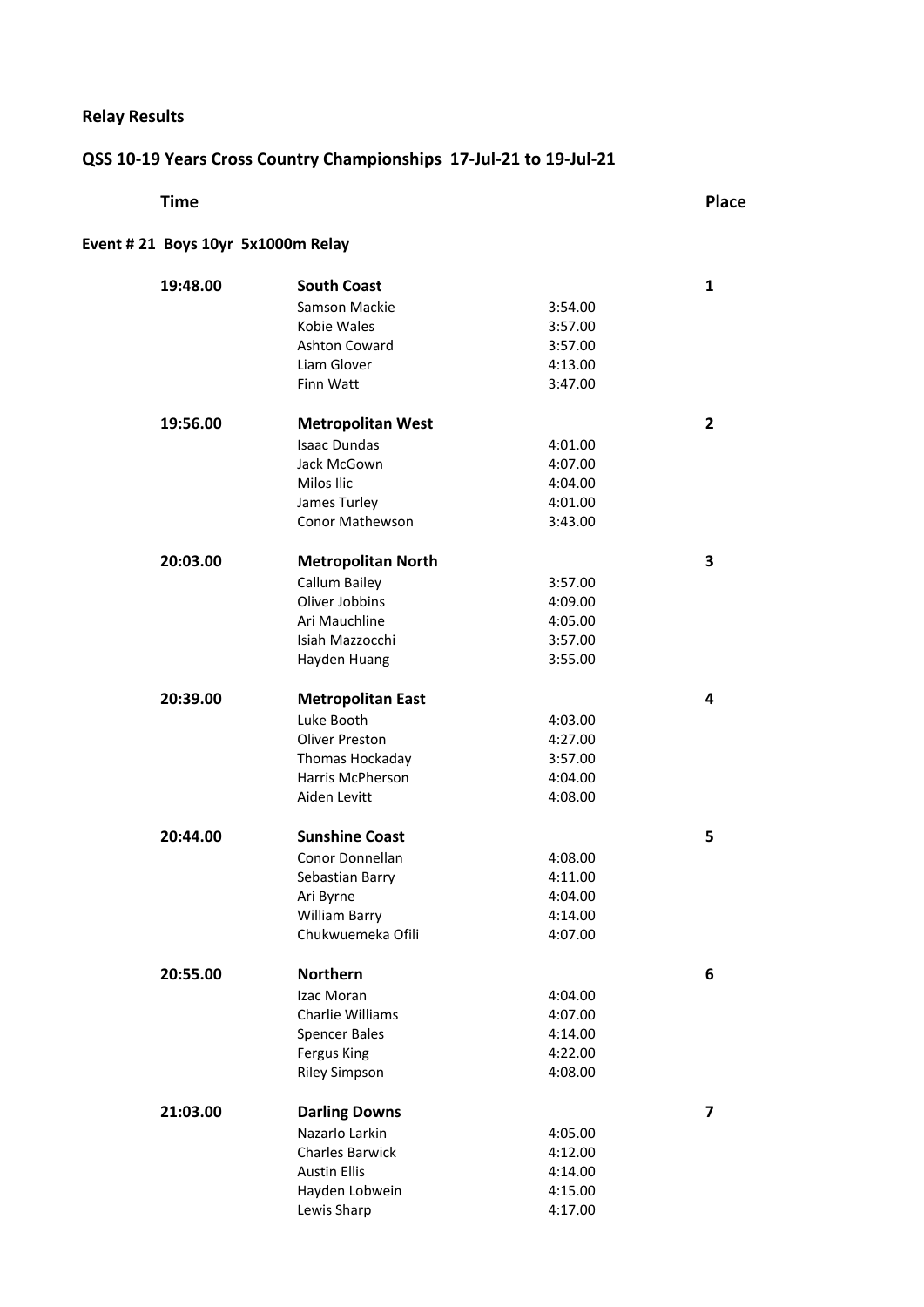| 21:04.00 | Capricornia                       |         | 8  |
|----------|-----------------------------------|---------|----|
|          | Jack Robertson                    | 4:08.00 |    |
|          | Jarvis Hosking                    | 4:18.00 |    |
|          | Finn Wyatt                        | 4:34.00 |    |
|          | James Sporton                     | 4:15.00 |    |
|          | Sonny Morse                       | 3:49.00 |    |
| 21:18.00 | Peninsula                         |         | 9  |
|          | Archie Kefford                    | 3:58.00 |    |
|          | Harley Sweeper                    | 4:14.00 |    |
|          | Noah Whitley                      | 4:17.00 |    |
|          | Logan Wells                       | 4:13.00 |    |
|          | Cale Pascoe                       | 4:36.00 |    |
|          |                                   |         |    |
| 21:33.00 | <b>South West</b>                 |         | 10 |
|          |                                   |         |    |
|          | Flynn White                       | 3:59.00 |    |
|          | <b>Braxton Wilkes</b>             | 4:31.00 |    |
|          | Jaxon Green                       | 4:25.00 |    |
|          | Chace Hurley                      | 4:30.00 |    |
|          | Markell Jackson                   | 4:08.00 |    |
| 22:29.00 |                                   |         | 11 |
|          | <b>Wide Bay</b><br>Will Robertson | 4:24.00 |    |
|          | Aiden Gaffel                      | 4:16.00 |    |
|          | Cameron McLean                    | 4:35.00 |    |
|          | <b>Edward-Martin Strahan</b>      | 4:38.00 |    |
|          | <b>Chayce Roberts</b>             | 4:36.00 |    |

### **Event # 22 Girls 10yr 5x1000m Relay**

| 20:50.00 | <b>Metropolitan East</b>  |         | $\mathbf{1}$   |
|----------|---------------------------|---------|----------------|
|          | Eloise Nealon             | 4:04.00 |                |
|          | Keilani Kratzmann         | 4:08.00 |                |
|          | Zara Nitschke             | 4:19.00 |                |
|          | Serena Hills              | 4:16.00 |                |
|          | Mya Heath                 | 4:03.00 |                |
| 21:12.00 | <b>Metropolitan West</b>  |         | $\overline{2}$ |
|          | Gabby Kranen              | 4:02.00 |                |
|          | Gemma de Villiers         | 4:08.00 |                |
|          | Aggie Webb                | 4:35.00 |                |
|          | Liliana Talevich          | 4:28.00 |                |
|          | <b>Claire Riot</b>        | 3:59.00 |                |
| 21:25.00 | <b>South Coast</b>        |         | 3              |
|          | Miller-May Berg           | 4:09.00 |                |
|          | Asha Bagley               | 4:20.00 |                |
|          | Olivia Sutherland         | 4:21.00 |                |
|          | Kyra Spence               | 4:32.00 |                |
|          | <b>Summer Murray</b>      | 4:03.00 |                |
| 21:26.00 | <b>Metropolitan North</b> |         | 4              |
|          | Laila Beaver              | 4:11.00 |                |
|          | Ruby Jordan               | 4:20.00 |                |
|          | Ivy Shackel               | 4:36.00 |                |
|          |                           |         |                |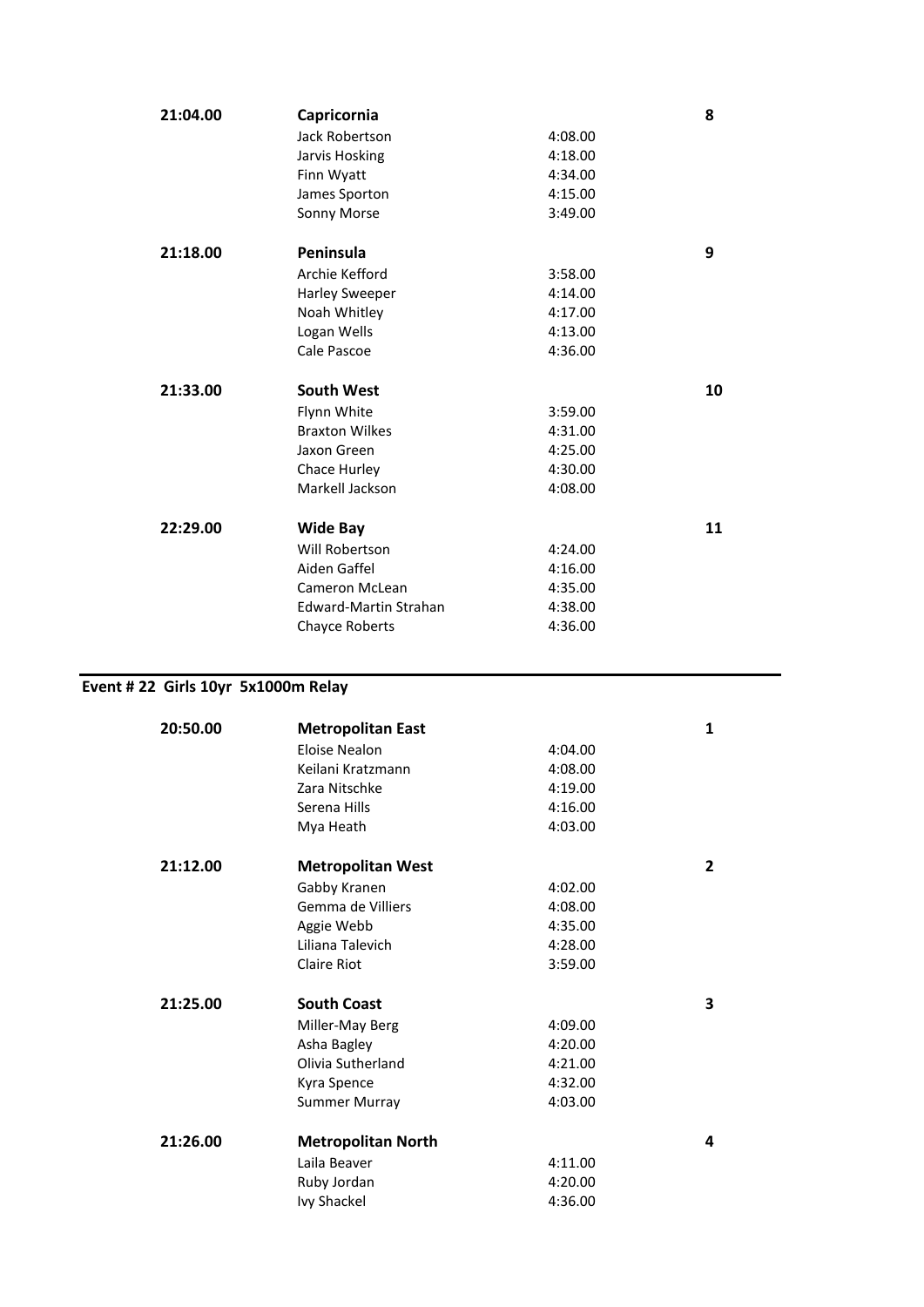|          | Sienna De Young<br>Lucy Page | 4:20.00<br>3:59.00 |                         |
|----------|------------------------------|--------------------|-------------------------|
|          |                              |                    |                         |
| 21:50.00 | <b>Sunshine Coast</b>        |                    | 5                       |
|          | Amelia Sheridan              | 4:08.00            |                         |
|          | Maggie Mendes                | 5:36.00            |                         |
|          | Ava Siemonek                 | 3:04.00            |                         |
|          | <b>Elize Caton</b>           | 4:34.00            |                         |
|          | Teagan O'Friel               | 4:28.00            |                         |
| 22:21.00 | <b>Northern</b>              |                    | 6                       |
|          | Sonny Prichard               | 4:24.00            |                         |
|          | Sophie Fletcher              | 4:41.00            |                         |
|          | <b>Charlee Snell</b>         | 4:32.00            |                         |
|          | Mia-Marie Clegg              | 4:36.00            |                         |
|          | Veronika Parfenyuk           | 4:08.00            |                         |
| 22:22.00 | <b>Darling Downs</b>         |                    | $\overline{\mathbf{z}}$ |
|          | Faith McKay                  | 4:28.00            |                         |
|          | Mary Haase                   | 4:24.00            |                         |
|          | Georgia Petrie               | 4:42.00            |                         |
|          | <b>Andie Gall</b>            | 4:38.00            |                         |
|          | Elkie Wood                   | 4:10.00            |                         |
| 22:46.00 | Capricornia                  |                    | 8                       |
|          | <b>Isabell Read</b>          | 4:28.00            |                         |
|          | Brydi                        | 4:25.00            |                         |
|          | Shana Paterson               | 4:45.00            |                         |
|          | Honor Walker                 | 4:45.00            |                         |
|          | Dame James                   | 4:23.00            |                         |
| 22:56.00 | <b>Wide Bay</b>              |                    | 9                       |
|          | Hannah O'Connor              | 4:28.00            |                         |
|          | Veronica Bradford            | 4:35.00            |                         |
|          | Ada Kurz                     | 4:35.00            |                         |
|          | Lily Hamilton                | 4:41.00            |                         |
|          | Jada McCoombes               | 4:37.00            |                         |
| 23:19.00 | Peninsula                    |                    | 10                      |
|          | Targa Jenkins                | 4:25.00            |                         |
|          | Liliana Oberdan              | 4:35.00            |                         |
|          | <b>Isabelle Matthews</b>     | 4:44.00            |                         |
|          | Lacey Taylor                 | 4:59.00            |                         |
|          | Ruby Pender                  | 4:36.00            |                         |
| 24:57.00 | <b>South West</b>            |                    | 11                      |
|          | Millie Williams              | 4:32.00            |                         |
|          |                              |                    |                         |
|          | <b>Dallas Price</b>          | 4:56.00            |                         |
|          | <b>Emme Hindle</b>           | 5:03.00            |                         |
|          | Michaela Maslen              | 5:12.00            |                         |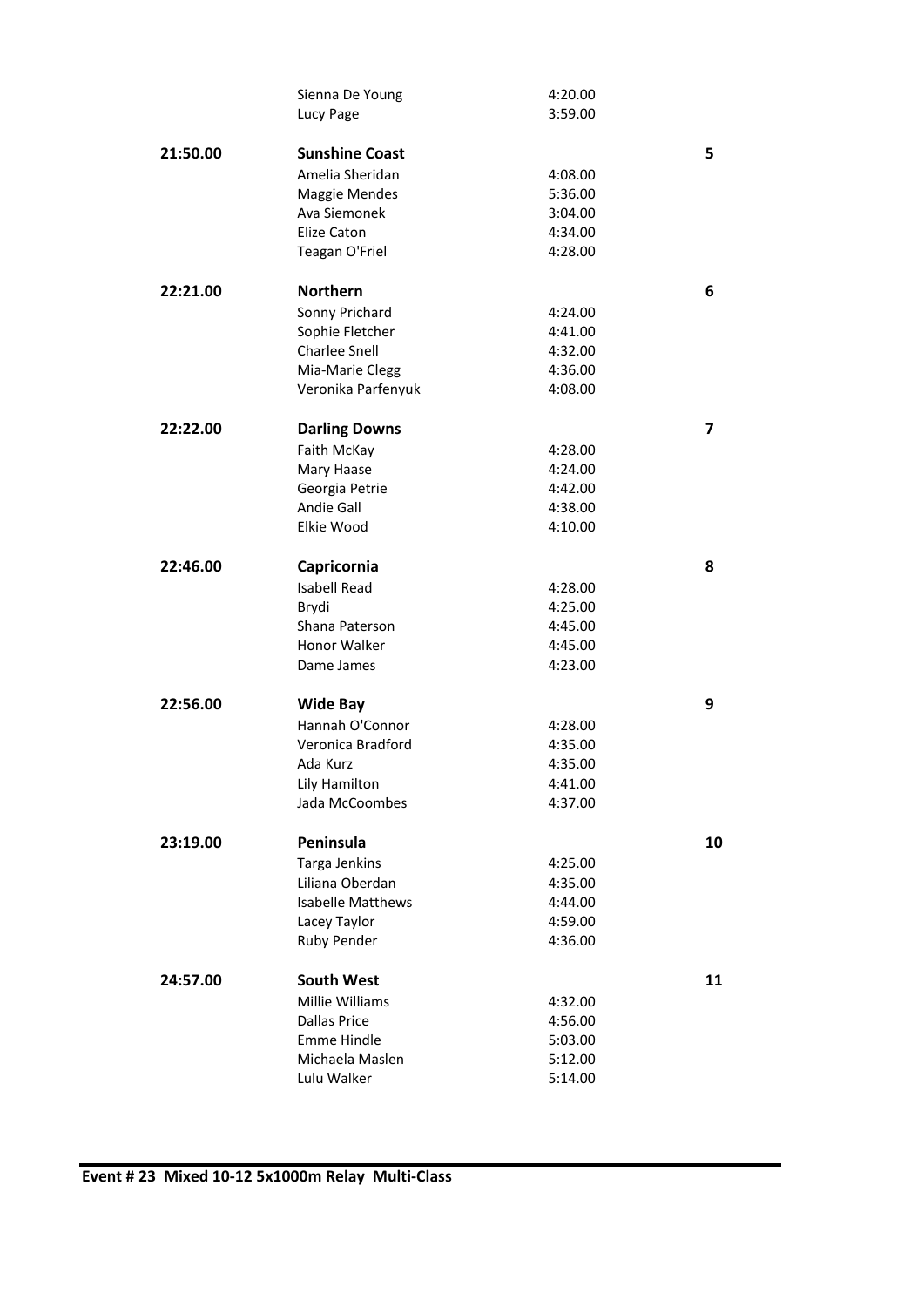| <b>Sunshine Coast</b>    |         | 1 |
|--------------------------|---------|---|
| Caleb Lang               | 7:58.00 |   |
| Joel Lang                | 7:45.00 |   |
| Matilda Campling         | 4:48.00 |   |
|                          |         |   |
| <b>South Coast</b>       |         | 2 |
| Lilly-Anne Gould         | 5:02.00 |   |
| Holly Warn               | 5:40.00 |   |
| Peter Flaherty           | 3:46.00 |   |
|                          |         |   |
| <b>Wide Bay</b>          |         | 3 |
| Hayleigh Kennedy         | 5:17.00 |   |
| Eloise Witt              | 5:57.00 |   |
| Kelsey McPhie            | 4:12.00 |   |
|                          |         |   |
| <b>Metropolitan West</b> |         | 4 |
| Mia Kertesz              | 8:28.00 |   |
| <b>Evelynne George</b>   | 5:30.00 |   |
| <b>Blake Gee</b>         | 4:54.00 |   |
|                          |         |   |
| ME/DD/Northern           |         | 5 |
| <b>Brody Velthuis</b>    | 4:33.00 |   |
| Hamish Finlay            | 6:00.00 |   |
| Liam Stenner             | 5:51.00 |   |
| Heath Otto               | 5:08.00 |   |
|                          |         |   |

## **Event # 24 Boys 11yr 5x1000m Relay**

| 19:00.00 | <b>Sunshine Coast</b>         |         | 1              |
|----------|-------------------------------|---------|----------------|
|          | Sam Newsham                   | 3:34.00 |                |
|          | Sonny Simmonds                | 3:42.00 |                |
|          | Harry Best                    | 4:03.00 |                |
|          | <b>Beau Mullins</b>           | 3:55.00 |                |
|          | <b>Fletcher Gibson</b>        | 3:46.00 |                |
| 19:10.00 | <b>Metropolitan North</b>     |         | $\overline{2}$ |
|          | <b>Matthew Turner</b>         | 3:51.00 |                |
|          | Mackenzie Kumala              | 3:56.00 |                |
|          | <b>Eddie Dunne</b>            | 3:56.00 |                |
|          | Thomas Deighton               | 3:50.00 |                |
|          | Tate Van Camp                 | 3:37.00 |                |
| 19:10.00 | <b>Metropolitan East</b>      |         | $\overline{2}$ |
|          | Andrew McConnell              | 3:57.00 |                |
|          | Taj Pryde                     | 3:49.00 |                |
|          | Aden Kelly                    | 3:54.00 |                |
|          | Jerome Meili Gourelde St Pern | 3:51.00 |                |
|          | Joshua Algate                 | 3:39.00 |                |
| 19:41.00 | <b>Metropolitan West</b>      |         | 4              |
|          | <b>Jack Stewart</b>           | 3:55.00 |                |
|          | <b>Archer Crowley</b>         | 3:57.00 |                |
|          | Callum Wood                   | 4:06.00 |                |
|          | Oakley Rose                   | 3:50.00 |                |
|          | Xavier Morrell                | 3:53.00 |                |
|          |                               |         |                |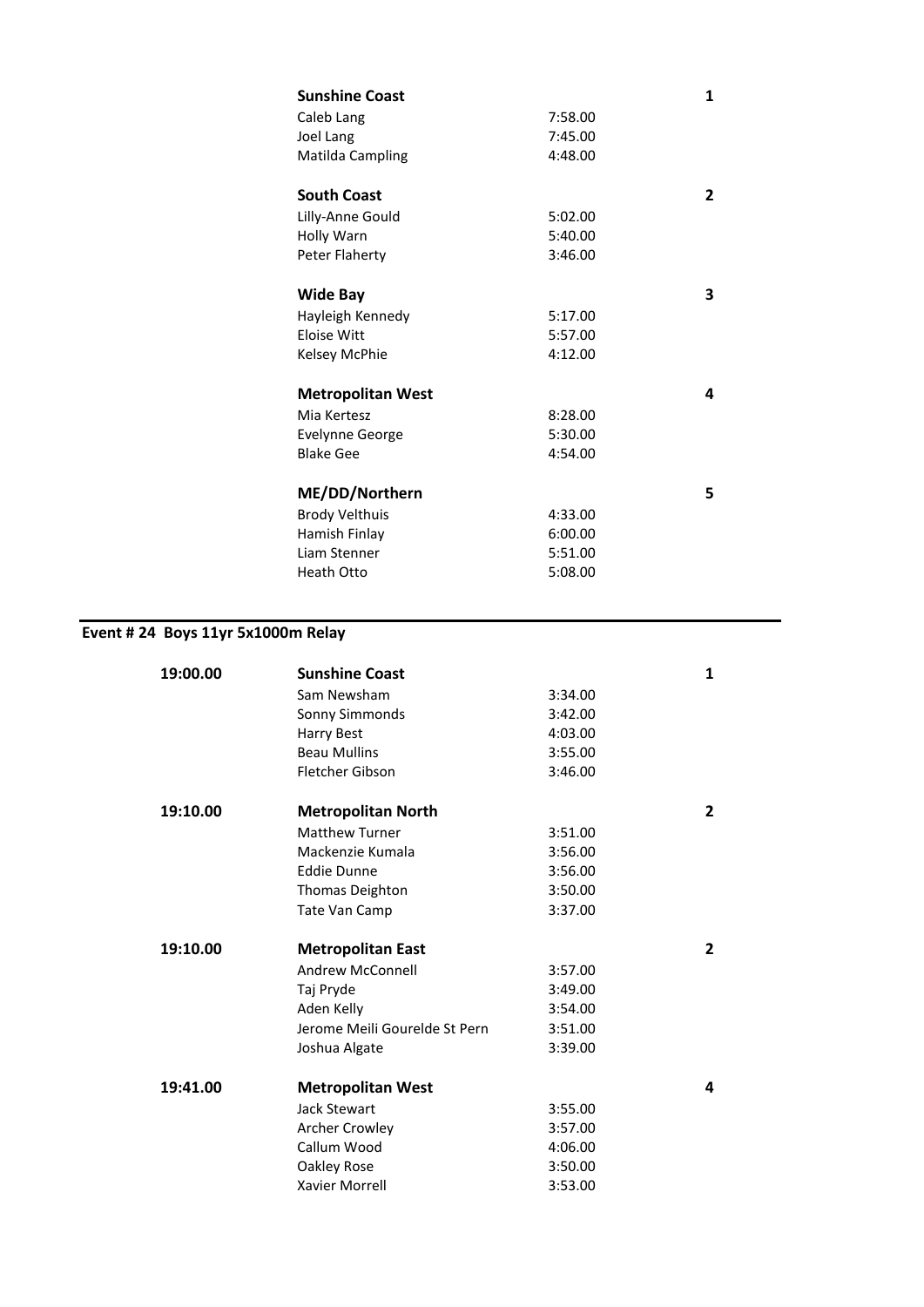| 19:44.00 | <b>South Coast</b>            |                    | 5  |
|----------|-------------------------------|--------------------|----|
|          | <b>Connor Toney</b>           | 3:47.00            |    |
|          | Hayden Ozoux                  | 3:56.00            |    |
|          | Luka Brown                    | 4:03.00            |    |
|          | Judd Jackson                  | 4:06.00            |    |
|          | Mica Beck                     | 3:52.00            |    |
|          |                               |                    |    |
| 19:45.00 | <b>Darling Downs</b>          |                    | 6  |
|          | Alby Galbraith                | 3:55.00            |    |
|          | Ben Jeude                     | 4:07.00            |    |
|          | Xander Willemse               | 3:55.00            |    |
|          | Goy Yous                      | 3:52.00            |    |
|          | Henry Geise                   | 3:56.00            |    |
| 19:50.00 | <b>Northern</b>               |                    | 7  |
|          | <b>Hugo Williams</b>          | 3:53.00            |    |
|          | Luke Dooley                   | 4:04.00            |    |
|          | Lachlan Tengbom               | 3:59.00            |    |
|          | <b>Connor Harris</b>          | 4:03.00            |    |
|          | Cullen Mann                   | 3:51.00            |    |
|          |                               |                    |    |
| 20:03.00 | Peninsula                     |                    | 8  |
|          | Dylan Wright                  | 3:59.00            |    |
|          | <b>Issac Blue</b>             | 4:02.00            |    |
|          | <b>Ethan Glass</b>            | 4:27.00            |    |
|          | Sonny Kelly-Strainer          | 4:21.00            |    |
|          | <b>Emerson Proud</b>          | 3:14.00            |    |
| 20:19.00 | Capricornia                   |                    | 9  |
|          | Archie Smith                  |                    |    |
|          |                               | 3:51.00            |    |
|          | Levi Prossliner               | 4:11.00            |    |
|          | Aden Kelly<br>Will Barker     | 4:13.00            |    |
|          | <b>Trae Alexander</b>         | 4:09.00<br>3:55.00 |    |
|          |                               |                    |    |
| 20:45.00 | Wide Bay                      |                    | 10 |
|          | Lachlan Hudson                | 4:03.00            |    |
|          | Daniel Lawton                 | 4:19.00            |    |
|          | Vinnie Vella                  | 4:08.00            |    |
|          | Cooper Dale                   | 4:16.00            |    |
|          | Joshua Williams               | 3:59.00            |    |
| 22:07.00 | <b>South West</b>             |                    | 11 |
|          | Sam Plant                     |                    |    |
|          |                               | 4:19.00            |    |
|          | Carter Llewellyn              | 4:20.00            |    |
|          | Myles Mulholland              | 4:24.00            |    |
|          | Max Gray<br>Declan South West | 4:25.00            |    |
|          |                               | 4:39.00            |    |

### **Event # 25 Girls 11yr 5x1000m Relay**

| 19:56.00 | <b>South Coast</b> |         | 1 |
|----------|--------------------|---------|---|
|          | Elke Rayward       | 3:44.00 |   |
|          | Zoe St John        | 3:56.00 |   |
|          | Elyssia Schubert   | 4:02.00 |   |
|          | Ella Cosgrave      | 4:16.00 |   |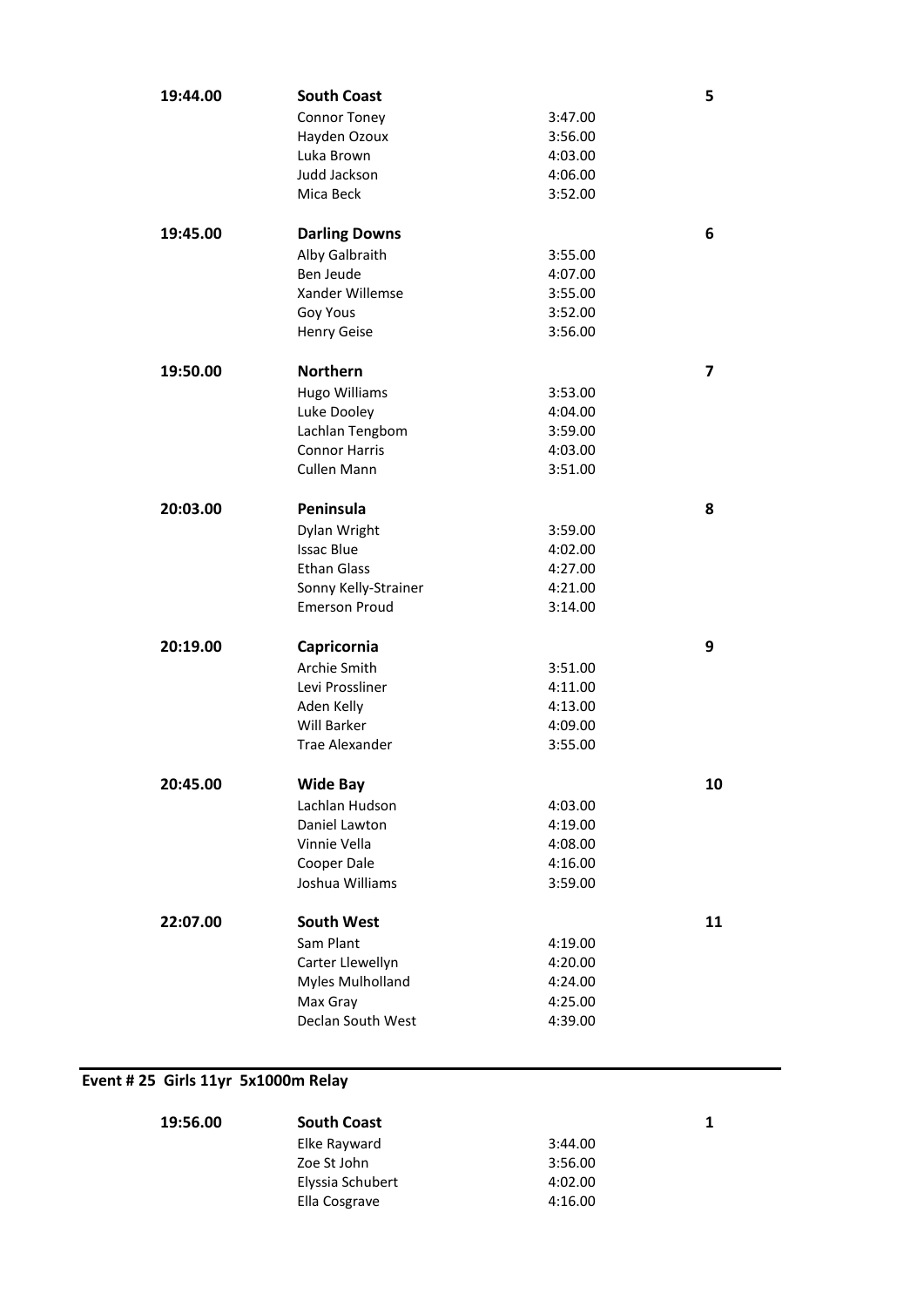|          | Piper Anderson            | 3:58.00 |                         |
|----------|---------------------------|---------|-------------------------|
| 20:22.00 | <b>Sunshine Coast</b>     |         | $\overline{2}$          |
|          | Jaz Edmondstone           | 3:52.00 |                         |
|          | Natalia Webbe             | 3:54.00 |                         |
|          |                           | 3:57.00 |                         |
|          | Kya Wills<br>Tahlia Caton | 4:21.00 |                         |
|          |                           |         |                         |
|          | Poppi Mendes              | 4:18.00 |                         |
| 21:01.00 | <b>Metropolitan North</b> |         | 3                       |
|          | Josie Monio               | 4:10.00 |                         |
|          | Laura Bray                | 4:13.00 |                         |
|          | Lilja Jonsdottir          | 4:22.00 |                         |
|          | <b>Harriet Sutton</b>     | 4:20.00 |                         |
|          | Zelmarie Van Loggenberg   | 3:56.00 |                         |
| 21:10.00 | <b>Metropolitan Earth</b> |         | 4                       |
|          | Ruby Hazell               | 4:07.00 |                         |
|          | Charlotte Morley          | 4:22.00 |                         |
|          | <b>Ysabella Tomkins</b>   | 4:33.00 |                         |
|          | Gabrielle Lynch           | 4:15.00 |                         |
|          | Ava Johnston              | 3:53.00 |                         |
|          |                           |         |                         |
| 21:13.00 | <b>Darling Downs</b>      |         | 5                       |
|          | Sofia Sheppard            | 4:11.00 |                         |
|          | Zara Ferguson             | 4:22.00 |                         |
|          | Amara Clemens             | 4:18.00 |                         |
|          | Shari Gilbert             | 4:15.00 |                         |
|          | <b>Addison Attrill</b>    | 4:07.00 |                         |
| 21:26.00 | Peninsula                 |         | 6                       |
|          | Louise Lane               | 3:53.00 |                         |
|          | Elisha Wilkinson          | 4:15.00 |                         |
|          | <b>Emily Ginn</b>         | 4:31.00 |                         |
|          | Lene Mukadi               | 4:30.00 |                         |
|          | Madeleine Jenkins         | 4:17.00 |                         |
| 21:43.00 | <b>Wide Bay</b>           |         | $\overline{\mathbf{z}}$ |
|          | <b>Charlotte Reed</b>     | 3:58.00 |                         |
|          | Rakaia Kaye               | 4:13.00 |                         |
|          | Bethany Marsman           | 4:37.00 |                         |
|          | Isabella Warmington       | 4:32.00 |                         |
|          | Demi Van Itallie          | 4:23.00 |                         |
| 21:54.00 | Capricornia               |         | 8                       |
|          | Lily Peacock              | 4:12.00 |                         |
|          | Sydney Smith              | 4:26.00 |                         |
|          | Madeleine Poyser          | 4:41.00 |                         |
|          | Lucy Sedgman              | 4:34.00 |                         |
|          | <b>Grace Francis</b>      | 4:01.00 |                         |
|          |                           |         |                         |
| 22:37.00 | <b>Northern</b>           |         | 9                       |
|          | Brianna Spargo            | 4:18.00 |                         |
|          | Ania Mann                 | 4:35.00 |                         |
|          | Georgee Goodman           | 4:53.00 |                         |
|          | Sofia Inunciaga           | 4:36.00 |                         |
|          | <b>Bridgitte Rose</b>     | 4:15.00 |                         |
|          |                           |         |                         |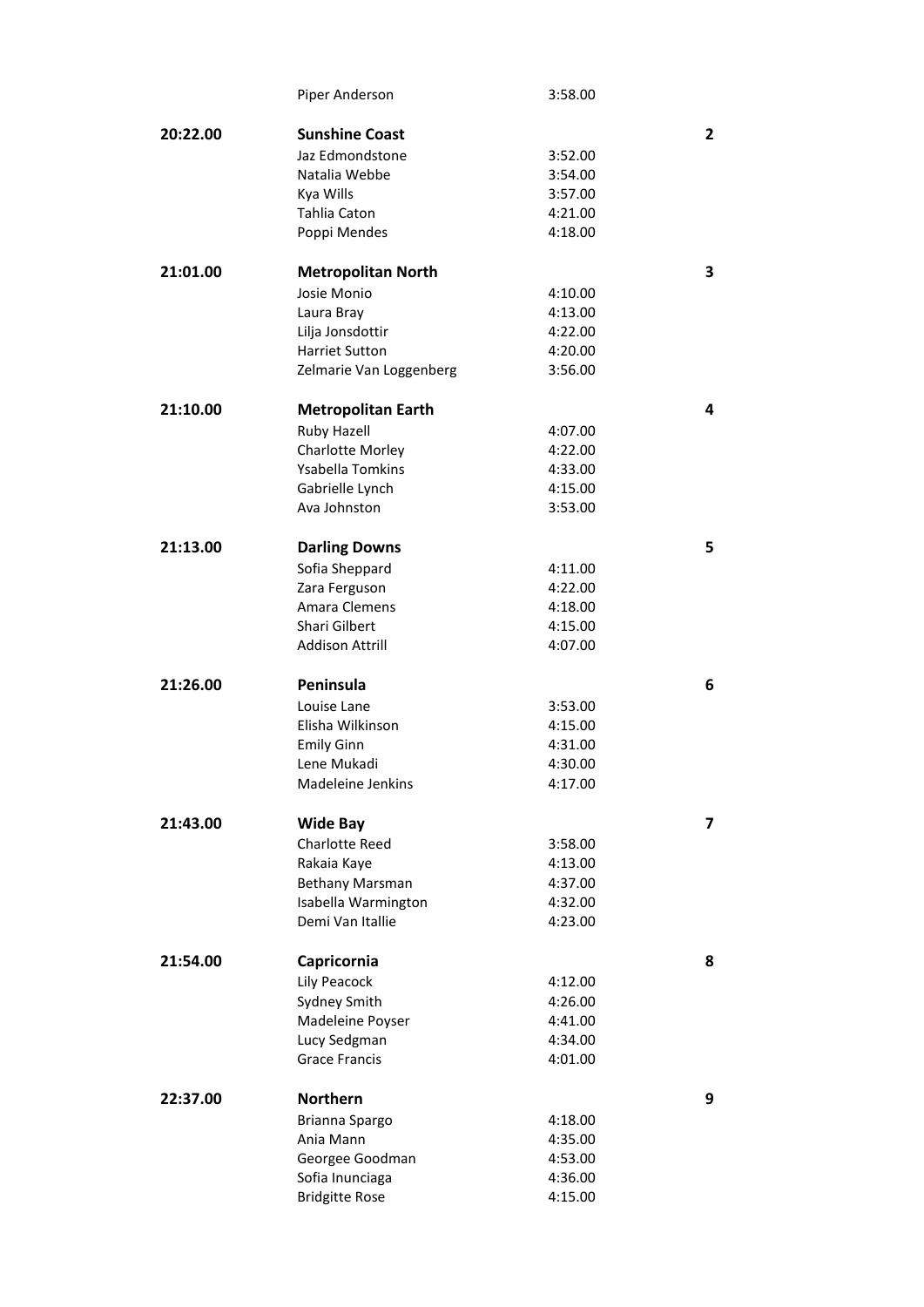| 23:51.00                           | <b>South West</b>         |         | 10                      |
|------------------------------------|---------------------------|---------|-------------------------|
|                                    | <b>Brydie Newton</b>      | 4:19.00 |                         |
|                                    | Diana Humphreys           | 4:58.00 |                         |
|                                    | Isla MacDonnell           | 5:12.00 |                         |
|                                    | Paige Ellem               | 4:52.00 |                         |
|                                    | <b>Brydee Moore</b>       | 4:30.00 |                         |
|                                    |                           |         |                         |
| Event # 26 Boys 12yr 5x1000m Relay |                           |         |                         |
|                                    |                           |         |                         |
| 17:53.00                           | <b>South Coast</b>        |         | 1                       |
|                                    | Alex Wain                 | 3:25.00 |                         |
|                                    | Taj Murray                | 3:32.00 |                         |
|                                    | Lucas Soegaard            | 3:43.00 |                         |
|                                    | <b>Blair Goulding</b>     | 3:44.00 |                         |
|                                    | <b>Will Fitzsimmons</b>   | 3:29.00 |                         |
| 18:21.00                           | <b>Metropolitan East</b>  |         | $\mathbf{2}$            |
|                                    | <b>Thomas Nealon</b>      | 3:34.00 |                         |
|                                    | George Pearce             | 3:47.00 |                         |
|                                    | Frederick McDonnell       | 3:40.00 |                         |
|                                    | Alex Butler               | 3:35.00 |                         |
|                                    | Sam Ellice                | 3:45.00 |                         |
|                                    |                           |         |                         |
| 18:24.00                           | <b>Sunshine Coast</b>     |         | 3                       |
|                                    | Jude J. Brimelow          | 3:38.00 |                         |
|                                    | Archie Vassallo           | 3:40.00 |                         |
|                                    | Sascha Cleland            | 3:38.00 |                         |
|                                    | Zac Moore                 | 3:44.00 |                         |
|                                    | Uli Visser                | 3:44.00 |                         |
| 18:32.00                           | <b>Metropolitan West</b>  |         | 4                       |
|                                    | Alexander Cameron         | 3:39.00 |                         |
|                                    | Eamon Byrne               | 3:40.00 |                         |
|                                    | Michael O'Toole           | 3:53.00 |                         |
|                                    | Jack Jenvey (Ac)          | 3:44.00 |                         |
|                                    | <b>Oliver Gartner</b>     | 3:36.00 |                         |
| 18:43.00                           | <b>Metropolitan North</b> |         | 5                       |
|                                    | <b>Ethan Huang</b>        | 3:35.00 |                         |
|                                    | Harry Prole               | 3:45.00 |                         |
|                                    | Samuel Kelley             | 3:52.00 |                         |
|                                    | Will Reilly               | 3:44.00 |                         |
|                                    | Noah Gellatly             | 3:47.00 |                         |
| 19:17.00                           | <b>Darling Downs</b>      |         | 6                       |
|                                    |                           |         |                         |
|                                    | Joel Wilson               | 4:00.00 |                         |
|                                    | <b>Brock Dawson</b>       | 3:36.00 |                         |
|                                    | Hayden Ryan               | 3:59.00 |                         |
|                                    | Nate Scott                | 3:55.00 |                         |
|                                    | <b>Bill McRae</b>         | 3:47.00 |                         |
| 19:34.00                           | Peninsula                 |         | $\overline{\mathbf{z}}$ |
|                                    | Archibald Reid            | 3:38.00 |                         |
|                                    | Ziggy Groot               | 3:44.00 |                         |
|                                    | Ethan Young               | 4:14.00 |                         |
|                                    |                           |         |                         |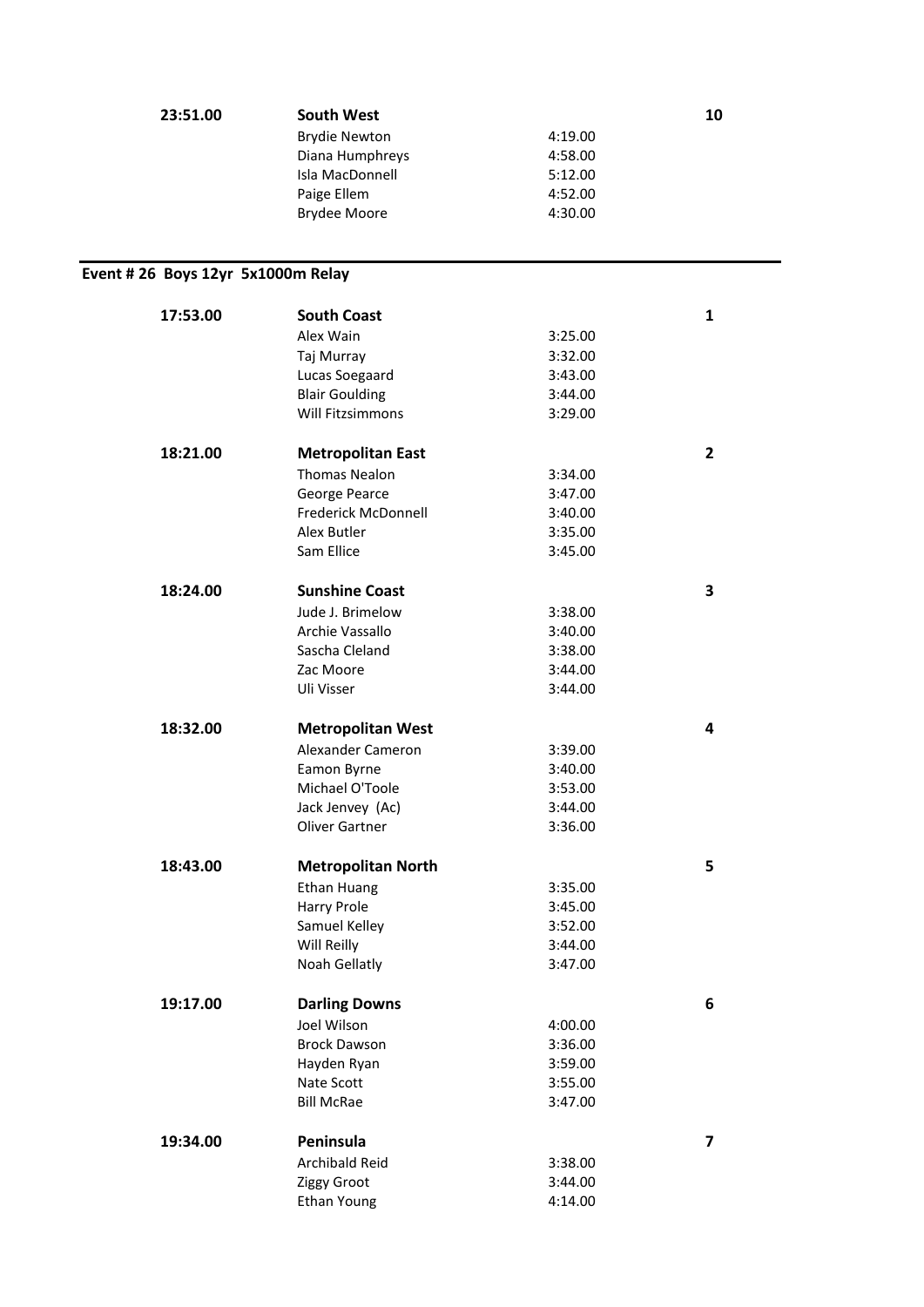|          | Max Lynch              | 4:03.00 |    |
|----------|------------------------|---------|----|
|          | Jett                   | 3:55.00 |    |
| 19:55.00 | Capricornia            |         | 8  |
|          | Seth Bray              | 4:04.00 |    |
|          | Charlie Green          | 3:57.00 |    |
|          | Charlie Vella          | 3:57.00 |    |
|          | Jacob Houston          | 4:04.00 |    |
|          | Dylan McLean           | 3:53.00 |    |
| 20:26.00 | <b>Northern</b>        |         | 9  |
|          | <b>Charley Bales</b>   | 4:04.00 |    |
|          | Ethan Kwa              | 4:04.00 |    |
|          | Jai Dennison           | 4:04.00 |    |
|          | Harry Gray             | 4:09.00 |    |
|          | <b>Rufus King</b>      | 4:05.00 |    |
| 20:32.00 | <b>South West</b>      |         | 10 |
|          | William Bannister      | 3:47.00 |    |
|          | Declan Cameron         | 3:57.00 |    |
|          | Kaden Worthing         | 4:35.00 |    |
|          | <b>Riley Gray</b>      | 4:16.00 |    |
|          | Geoffrey John Davidson | 3:57.00 |    |
| 21:21.00 | <b>Wide Bay</b>        |         | 11 |
|          | Lachlan Wyllie         | 4:23.00 |    |
|          | <b>Thomas Priest</b>   | 4:03.00 |    |
|          | Vinnie Vella           | 4:08.00 |    |
|          | <b>Bradley Lamont</b>  | 4:25.00 |    |
|          | Kayleb Weaver          | 4:22.00 |    |
|          |                        |         |    |

## **Event # 27 Girls 12yr 5x1000m Relay**

| 19:24.00 | <b>Metropolitan North</b> |         | $\mathbf{1}$   |
|----------|---------------------------|---------|----------------|
|          | <b>Madison Rand</b>       | 3:53.00 |                |
|          | Libby Mantay              | 3:48.00 |                |
|          | Charlize Heathcote        | 3:53.00 |                |
|          | Sienna Barr               | 4:06.00 |                |
|          | <b>Addison Houslip</b>    | 3:44.00 |                |
| 19:53.00 | <b>Sunshine Coast</b>     |         | $\overline{2}$ |
|          | Eva Nicol-Rann            | 3:47.00 |                |
|          | Mia Caple                 | 3:54.00 |                |
|          | <b>Ruby Campbell</b>      | 4:00.00 |                |
|          | Annaliese Taylor          | 4:15.00 |                |
|          | <b>Amity McCall</b>       | 3:57.00 |                |
| 19:54.00 | <b>South Coast</b>        |         | 3              |
|          | Murphy O'Connor           | 3:55.00 |                |
|          | Keilana Stanford-Modini   | 3:53.00 |                |
|          | Destiny Pickvance-Yee     | 4:07.00 |                |
|          | <b>Elizabeth Bemrose</b>  | 4:14.00 |                |
|          | Zarah Farrington          | 3:45.00 |                |
| 20:05.00 | Peninsula                 |         | 4              |
|          | Grace Campbell            | 3:53.00 |                |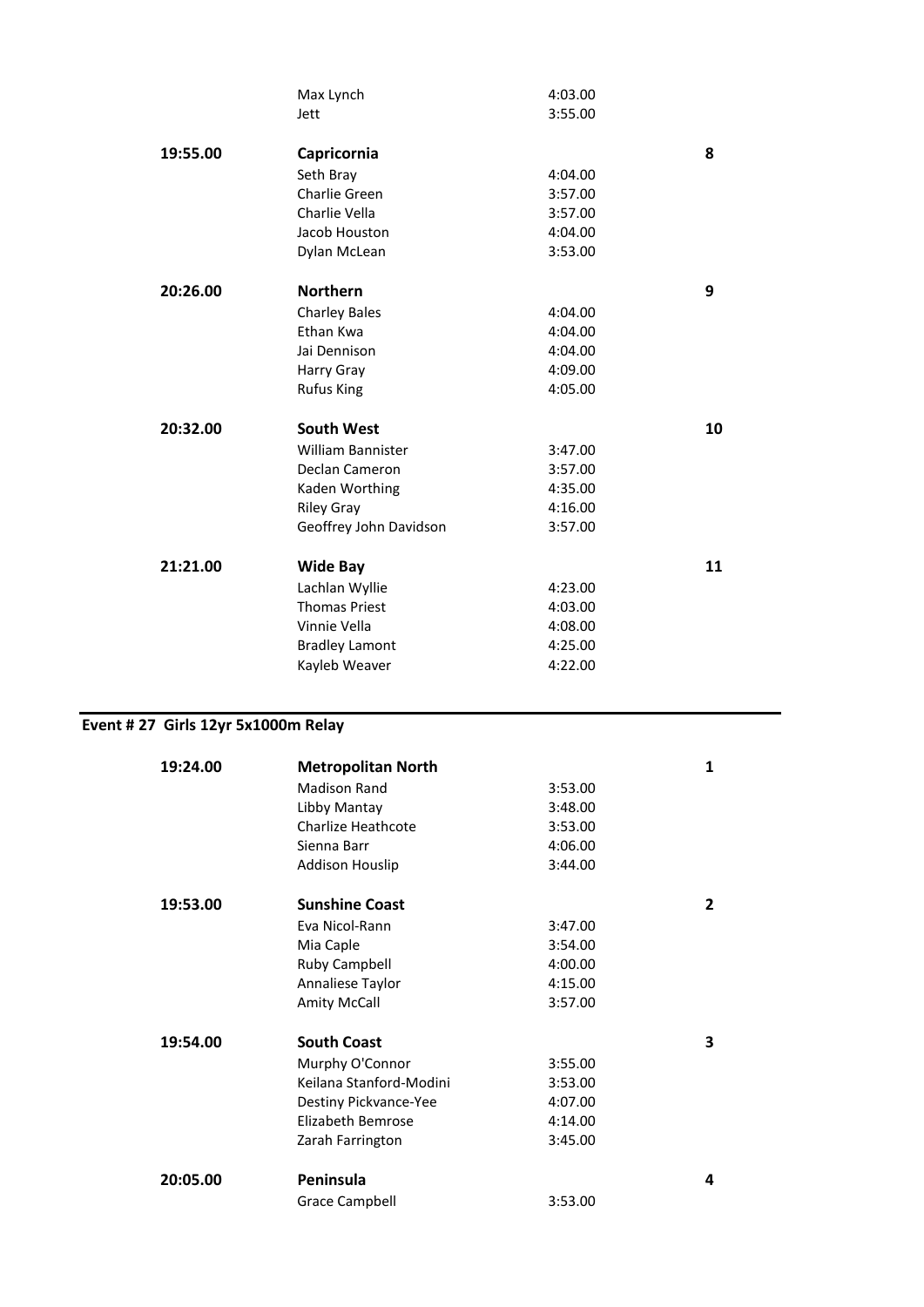|          | Verety Pickford                     | 3:54.00            |                          |
|----------|-------------------------------------|--------------------|--------------------------|
|          | <b>Carmen Matthews</b>              | 4:17.00            |                          |
|          | Ella Gadsby                         | 4:03.00            |                          |
|          | <b>Brooke Trentin</b>               | 3:58.00            |                          |
|          |                                     |                    |                          |
| 20:07.00 | <b>Metropolitan East</b>            |                    | 5                        |
|          | Naiyini Mollel                      | 3:59.00            |                          |
|          | Ella Clarke (Ac)                    | 4:18.00            |                          |
|          | Abbie Hegarty                       | 4:13.00            |                          |
|          | Taylah Hazell                       | 3:52.00            |                          |
|          | Saffron Jenkinson                   | 3:45.00            |                          |
|          |                                     |                    |                          |
| 20:19.00 | <b>Metropolitan West</b>            |                    | 6                        |
|          | Georgie Burg                        | 4:01.00            |                          |
|          | <b>Emily Boyd</b>                   | 4:04.00            |                          |
|          | Chloe Ryan                          | 4:13.00            |                          |
|          | Olivia Temete                       | 4:07.00            |                          |
|          | Ava Knox                            | 3:54.00            |                          |
|          |                                     |                    |                          |
| 20:36.00 | <b>Darling Downs</b>                |                    | $\overline{\phantom{a}}$ |
|          | Abi Barnes                          | 4:09.00            |                          |
|          | Georgia Brassington                 | 4:17.00            |                          |
|          | <b>Rylee Franke</b>                 | 4:00.00            |                          |
|          | Xanthee Watts                       | 4:04.00            |                          |
|          | Ella Donovan                        | 4:06.00            |                          |
|          |                                     |                    |                          |
| 21:30.00 | <b>Wide Bay</b>                     |                    | 8                        |
|          | Tiahna                              |                    |                          |
|          |                                     | 4:17.00            |                          |
|          | Ashlee Kersnovske                   | 4:25.00            |                          |
|          | Mia DeJong<br><b>Charlotte Reed</b> | 4:26.00            |                          |
|          | Josie Peters                        | 4:04.00            |                          |
|          |                                     | 4:18.00            |                          |
|          |                                     |                    |                          |
| 21:30.00 | Capricornia                         |                    | 8                        |
|          | Sophie Wright                       | 4:04.00            |                          |
|          | <b>Ainsley Tasker</b>               | 4:35.00            |                          |
|          | Salvanna Ross                       | 4:34.00            |                          |
|          | Imogen Allen                        | 4:23.00            |                          |
|          | Mackenzie Neilsen                   | 3:54.00            |                          |
| 22:25.00 | <b>Northern</b>                     |                    | 10                       |
|          |                                     |                    |                          |
|          | Mala Brooks                         | 4:21.00            |                          |
|          | Pia Plath                           | 4:33.00            |                          |
|          | Isla Chapman                        | 4:36.00            |                          |
|          | Lacey Benson                        | 4:35.00            |                          |
|          | Charlotte McLean                    | 4:20.00            |                          |
|          |                                     |                    |                          |
|          |                                     |                    |                          |
| 23:21.00 | <b>South West</b>                   |                    | 11                       |
|          | South West 2                        | 4:21.00            |                          |
|          | Tahlya Marshall                     | 4:49.00            |                          |
|          | Makayla Little                      | 4:47.00            |                          |
|          | Alexandra Cass<br>Pip Proud         | 4:46.00<br>4:38.00 |                          |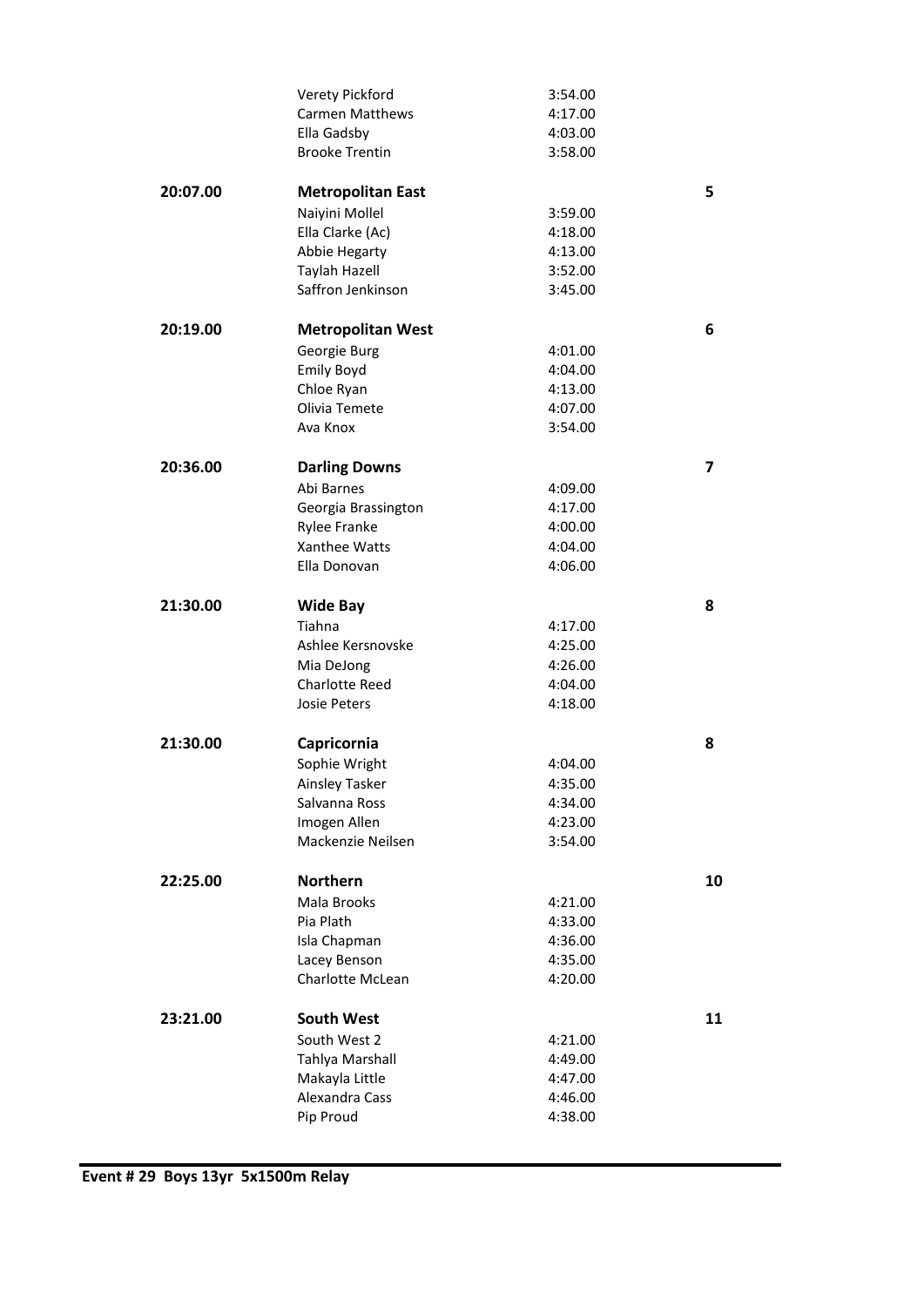| 23:04.00 | <b>South Coast</b>        |         | 1              |
|----------|---------------------------|---------|----------------|
|          | Caiden Macfarlane         | 4:28.00 |                |
|          | James Johnson             | 4:36.00 |                |
|          | <b>Hunter Anderson</b>    | 4:47.00 |                |
|          | Archie Hill               | 4:42.00 |                |
|          | Luke Gorski               | 4:31.00 |                |
| 23:06.00 | <b>Sunshine Coast</b>     |         | $\overline{2}$ |
|          | <b>Jed Rowlands</b>       | 4:22.00 |                |
|          | Sam McClarron             | 4:34.00 |                |
|          | <b>Millan Power</b>       | 4:32.00 |                |
|          | <b>Finley Wanless</b>     | 4:55.00 |                |
|          | Lachlan Moore             | 4:43.00 |                |
| 23:45.00 | <b>Metropolitan North</b> |         | 3              |
|          | Archie Boorer             | 4:38.00 |                |
|          | Hamish King               | 4:50.00 |                |
|          | Andrea Rafael Tumala      | 4:49.00 |                |
|          | Harry Luschwitz           | 4:43.00 |                |
|          | William McNally           | 4:45.00 |                |
| 24:23.00 | <b>Metropolitan East</b>  |         | 4              |
|          | Angus Brown               | 4:43.00 |                |
|          | <b>Oliver Masters</b>     | 5:07.00 |                |
|          | Hugh Jones-Sheppard       | 4:52.00 |                |
|          | James Booth               | 4:52.00 |                |
|          | Zachary Walker            | 4:49.00 |                |
| 24:46.00 | <b>Metropolitan West</b>  |         | 5              |
|          | Dakota Stewart            | 4:48.00 |                |
|          | Jacob Algate              | 4:54.00 |                |
|          | <b>Ethan Duke</b>         | 5:03.00 |                |
|          | Samuel Boyd               | 5:18.00 |                |
|          | <b>Tobey Gough</b>        | 4:43.00 |                |
| 25:10.00 | <b>Darling Downs</b>      |         | 6              |
|          | <b>William Gall</b>       | 5:04.00 |                |
|          | Alex Waterworth           | 5:06.00 |                |
|          | Hayden Delaney            | 5:11.00 |                |
|          | Zac Harvey                | 4:56.00 |                |
|          | Michael Jeude             | 4:53.00 |                |
| 25:14.00 | Capricornia               |         | 7              |
|          | Owen Eckman               | 5:02.00 |                |
|          | Henry Lau                 | 5:00.00 |                |
|          | Kaiden Pope-Warcon        | 5:14.00 |                |
|          | Cody Kimber               | 5:08.00 |                |
|          | Lachlan McVean            | 4:50.00 |                |
| 25:21.00 | <b>Wide Bay</b>           |         | 8              |
|          | Levi Marsman              | 4:58.00 |                |
|          | <b>Oliver Pratt</b>       | 5:04.00 |                |
|          | Toby                      | 5:11.00 |                |
|          | Jack Gaston               | 5:25.00 |                |
|          | Colton Blyth              | 4:43.00 |                |
| 25:29.00 | Peninsula                 |         | 9              |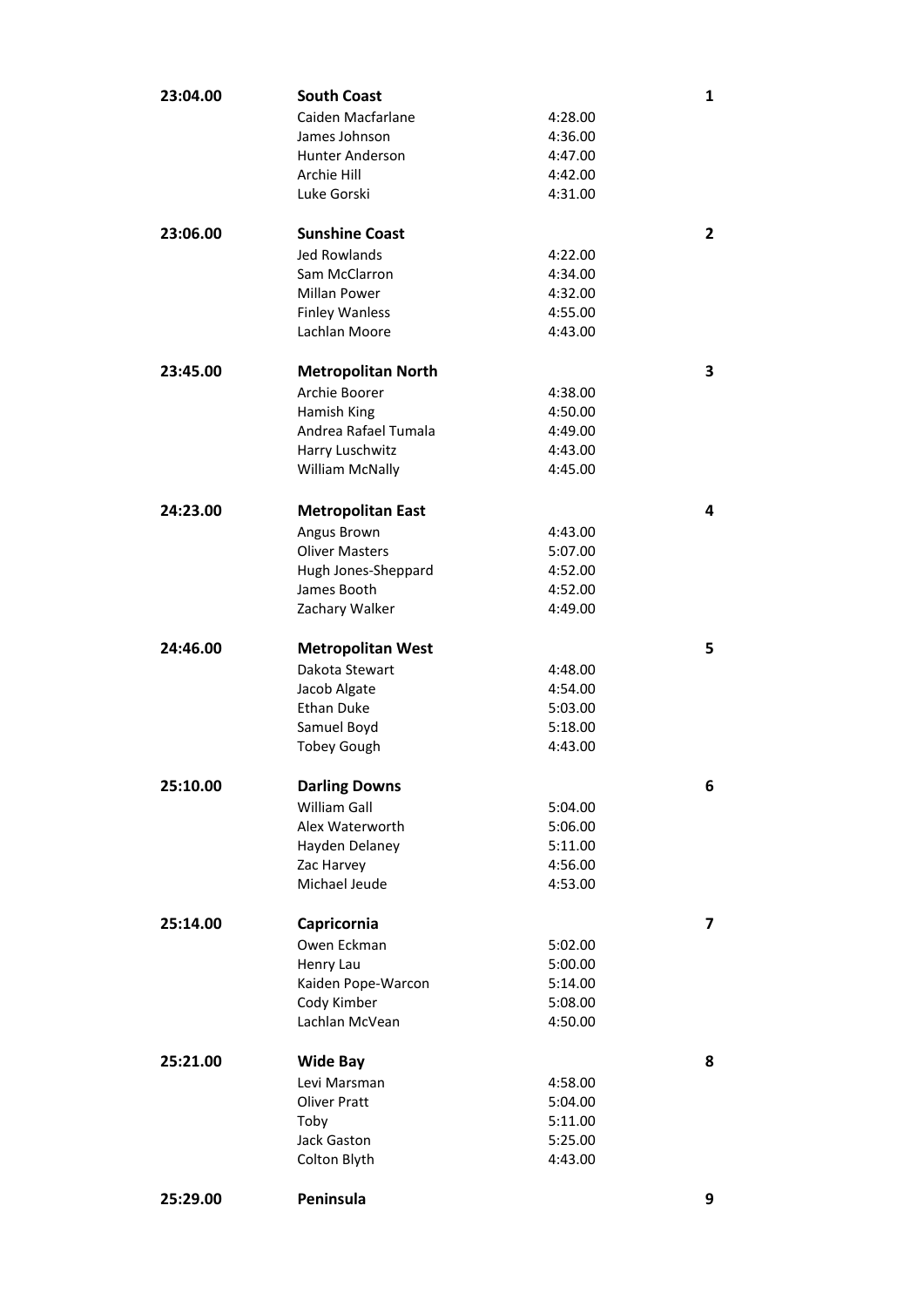| <b>Brandon Goode</b> | 4:50.00 |
|----------------------|---------|
| Lucas Kattenberg     | 5:03.00 |
| Cooper Glass         | 5:14.00 |
| Zachary Pitts        | 5:13.00 |
| John Shay            | 5:09.00 |
|                      |         |

## **Event # 30 Girls 13yrs 5x1500m Relay**

| 25:15.00 | <b>South Coast</b>           |         | 1 |
|----------|------------------------------|---------|---|
|          | Sophie Webb                  | 4:54.39 |   |
|          | Bianca Rayward               | 4:59.61 |   |
|          | <b>Ashley Plane</b>          | 5:12.00 |   |
|          | Sophie Hall                  | 5:11.00 |   |
|          | Sienna Bush                  | 4:58.00 |   |
|          |                              |         |   |
| 25:25.00 | <b>Metropolitan East</b>     |         | 2 |
|          | Zara Heath                   | 4:59.00 |   |
|          | Charlotte Kane               | 5:10.00 |   |
|          | Chloe Johnston               | 5:13.00 |   |
|          | Maeve McCowen                | 5:00.00 |   |
|          | Zara Moore                   | 5:03.00 |   |
| 26:02.00 | <b>Metropolitan North</b>    |         | 3 |
|          | <b>Romy Vickers</b>          | 5:05.00 |   |
|          | Jessica Patten               | 5:07.00 |   |
|          | Kate Greenwood               | 5:34.00 |   |
|          | Charli Spies                 | 5:16.00 |   |
|          | Zoe McElwaine                | 5:00.00 |   |
| 26:29.00 |                              |         | 4 |
|          | <b>Metropolitan West</b>     |         |   |
|          | Holly-Maree . Matthew        | 4:54.00 |   |
|          | Maria Burton - Jones         | 5:36.00 |   |
|          | <b>Elke McAuley</b>          | 5:27.00 |   |
|          | Phoebe Karamihas             | 5:14.00 |   |
|          | <b>Stephanie Guse Abbott</b> | 5:18.00 |   |
| 26:29.00 | Peninsula                    |         | 5 |
|          | Lara Lane                    | 5:03.00 |   |
|          | Atalia Turner                | 5:00.00 |   |
|          | Indah Johnston               | 5:39.00 |   |
|          | Brianna Wilkinson            | 5:34.00 |   |
|          | Valentina Oberdan            | 5:13.00 |   |
| 26:31.00 | <b>Sunshine Coast</b>        |         | 6 |
|          | Sienna Carter                | 4:58.00 |   |
|          | Maya Mitchell                | 5:13.00 |   |
|          | Sive Gibson                  | 5:14.00 |   |
|          | Claire Cameron               | 5:42.00 |   |
|          | Erin McGarry                 | 5:24.00 |   |
|          |                              |         |   |
| 28:12.00 | <b>Darling Downs</b>         |         | 7 |
|          | Carla Nobbs                  | 5:36.00 |   |
|          | Claire Ostrofski             | 5:28.00 |   |
|          | Cate Hogno                   | 5:51.00 |   |
|          | <b>Evie Armstrong</b>        | 5:43.00 |   |
|          | Caitlyn Garratt              | 5:34.00 |   |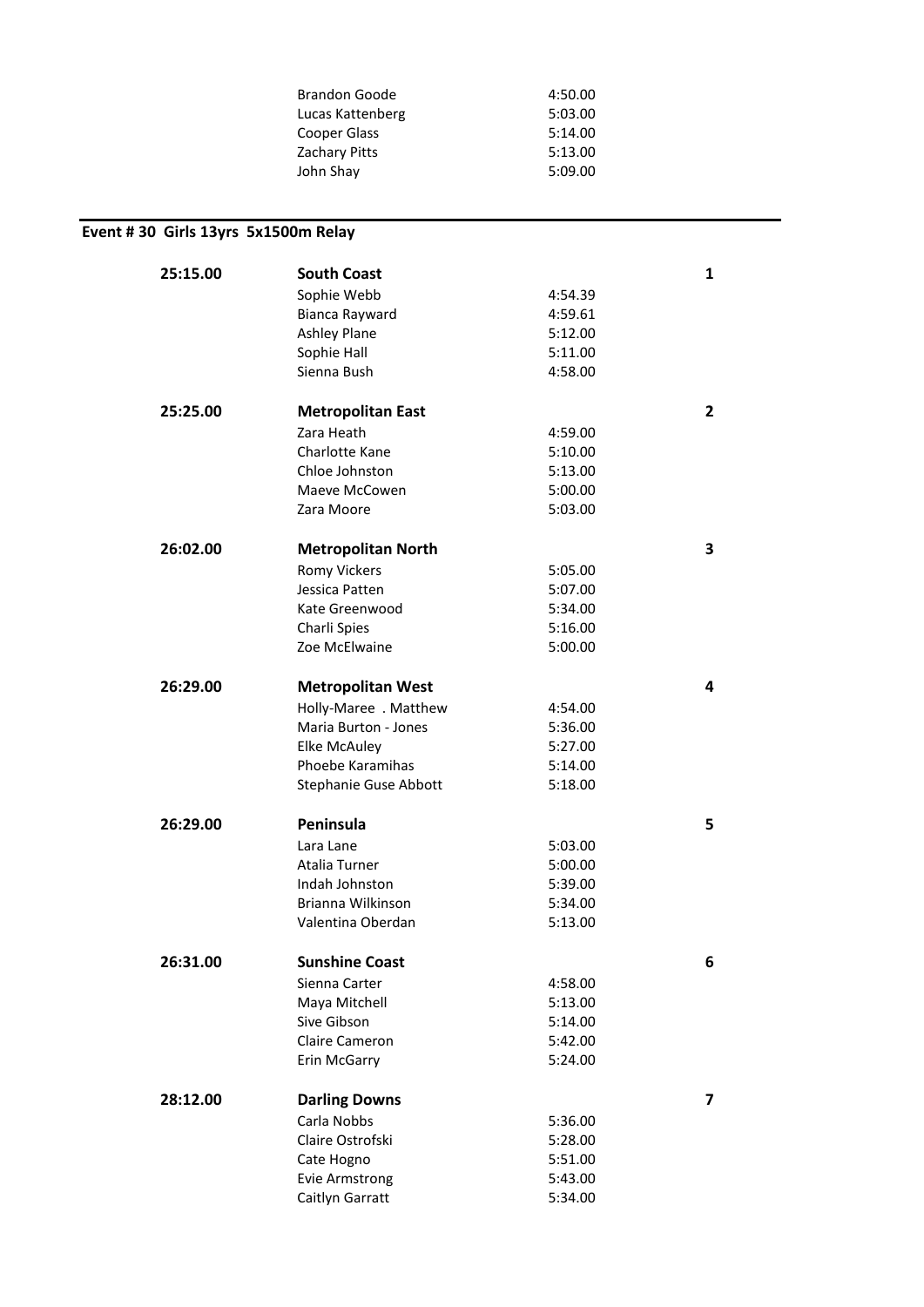| 29:30.00 | <b>Northern</b>       |         | 8  |
|----------|-----------------------|---------|----|
|          | Abbie Penny           | 5:44.00 |    |
|          | Caitlin Penny         | 5:57.00 |    |
|          | <b>Remy Hedges</b>    | 6:05.00 |    |
|          | Eva Burton            | 6:14.00 |    |
|          | Matilda Richards      | 5:30.00 |    |
| 30:38.00 | <b>South West</b>     |         | 9  |
|          | Lah-ni Denton         | 6:02.00 |    |
|          | Kealey Harland        | 5:55.00 |    |
|          | Sienna Beardmore      | 5:56.00 |    |
|          | Claire Stenhouse      | 6:18.00 |    |
|          | <b>Emily Simms</b>    | 6:27.00 |    |
| 32:44.00 | <b>North West</b>     |         | 10 |
|          | <b>Grace Bambling</b> | 6:02.00 |    |
|          | Miya Ah Wong          | 6:04.00 |    |
|          |                       |         |    |
|          | <b>Amelie Scholes</b> | 6:35.00 |    |
|          | Riley Jorgenson       | 6:32.00 |    |
|          | Tylisha Daly          | 7:31.00 |    |
| 22:42.00 | <b>Wide Bay</b>       |         | 11 |
|          | Sienna Nugent         | 5:52.00 |    |
|          | Abby Stevens          | 6:03.00 |    |
|          | Milla Brown           | 5:59.00 |    |
|          | Hannah Parton         | 4:47.00 |    |

## **Event # 31 Mixed 13-19yr 5x1500m Relay Multi-Class**

| <b>Wide Bay</b>           |         | 1              |
|---------------------------|---------|----------------|
| Matthew Taylor            | 6:19.00 |                |
| Dehan Pretorius           | 5:16.00 |                |
| Aidan Witt                | 5:19.00 |                |
| Abbie Laherty             | 9:57.00 |                |
| Matthew Taylor            | 5:09.00 |                |
| <b>South Coast</b>        |         | $\overline{2}$ |
| Samuel Gould              | 5:10.00 |                |
| Lilly Laubscher           | 7:47.00 |                |
| Jacob Zikman              | 5:26.00 |                |
| MN / CAP / Sunshine Coast |         | 3              |
| Nicholas Atkinson         | 7:08.00 |                |
| <b>Bailey Price</b>       | 7:18.00 |                |
| <b>Grace Brimelow</b>     | 5:52.00 |                |
| <b>Metropolitan West</b>  |         | 4              |
| Hayden White              | 6:11.00 |                |
| Keely McMaster            | 7:48.00 |                |
| Jaycob Aubrey-White       | 4:57.00 |                |
| <b>Metropolitan East</b>  |         | 5              |
| <b>Matthew Scott</b>      | 5:25.00 |                |
| <b>Faith Walton-Bate</b>  | 6:36.00 |                |
| Jordan Clark              | 7:49.00 |                |
|                           |         |                |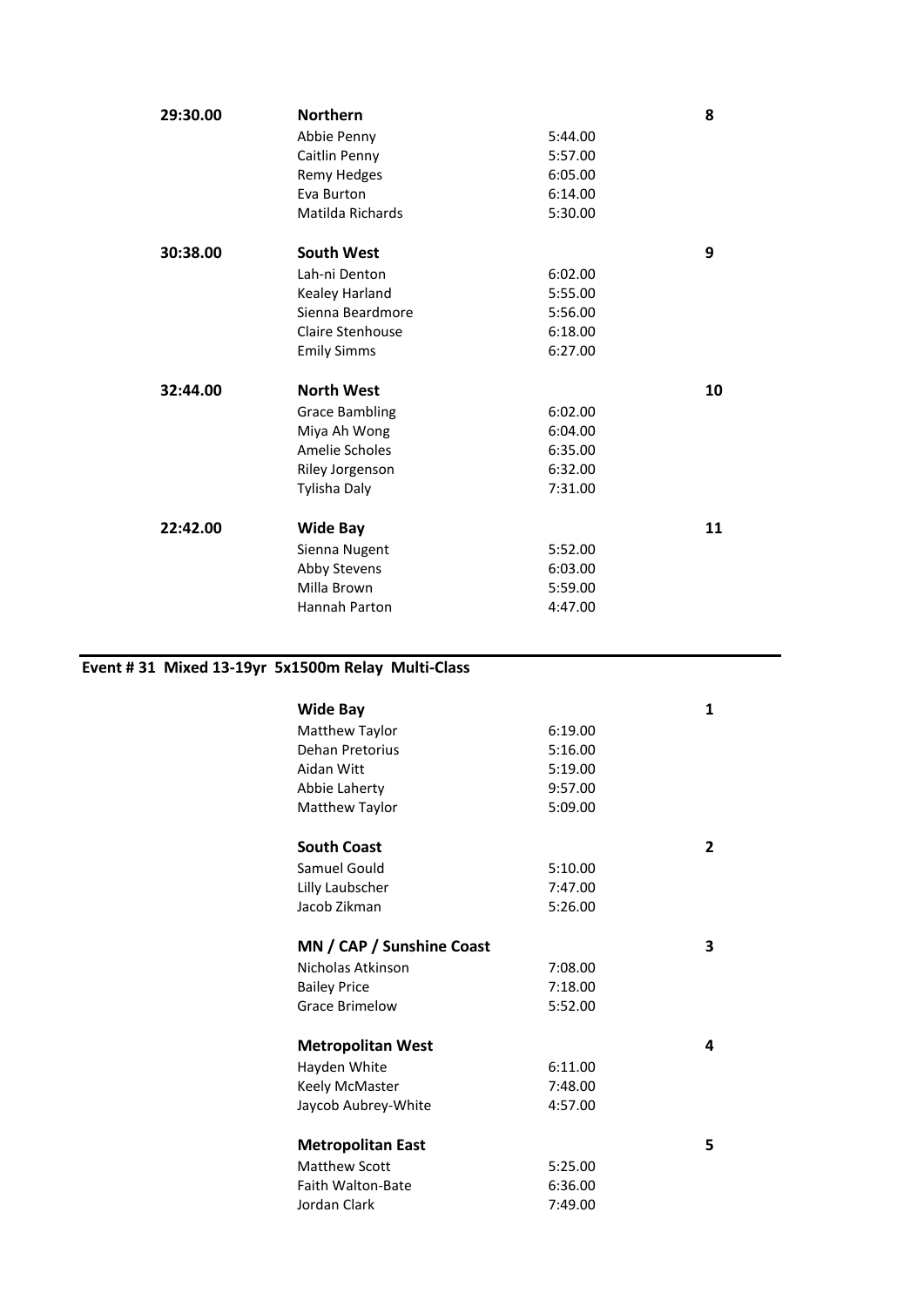|                                   | Krystal Cole-Neuleuf            | 10:23.00           |              |
|-----------------------------------|---------------------------------|--------------------|--------------|
|                                   | <b>Darling Downs</b>            |                    | 6            |
|                                   | <b>Tyson Jenkins</b>            | 7:05.00            |              |
|                                   | <b>Wesley Macey</b>             | 6:18.00            |              |
|                                   | <b>Tomas Crump</b>              | 6:46.00            |              |
|                                   | Kyrna Crump                     | 7:03.00            |              |
|                                   | Joseph Burton                   | 8:19.00            |              |
|                                   | Damien                          | 6:13.00            |              |
|                                   |                                 |                    |              |
| Event #32 Boys 14yr 5x1500m Relay |                                 |                    |              |
|                                   |                                 |                    |              |
| 22:43.00                          | <b>Metropolitan East</b>        |                    | $\mathbf{1}$ |
|                                   | <b>Taylor Goodwin</b>           | 4:12.00            |              |
|                                   | Patrick Churchward              | 4:44.00            |              |
|                                   | Jacob Sands                     | 4:42.00            |              |
|                                   | Ben Malcolm                     | 4:46.00            |              |
|                                   | <b>William Freese</b>           | 4:19.00            |              |
| 22:51.00                          | <b>Metropolitan North</b>       |                    | $\mathbf{2}$ |
|                                   | Edward T. Curran                | 4:15.00            |              |
|                                   | <b>Ben Richards</b>             | 4:50.00            |              |
|                                   | Zachary Rogers                  | 4:49.00            |              |
|                                   | Asher Parkin                    | 4:39.00            |              |
|                                   | William F. Curran               | 4:18.00            |              |
| 23:14.00                          |                                 |                    |              |
|                                   | Capricornia                     |                    | 3            |
|                                   | <b>Toby Rule</b>                | 4:57.00            |              |
|                                   | Alexander Di Bartolo            | 4:15.00            |              |
|                                   | Alex Kraatz                     | 4:58.00            |              |
|                                   | Jack Lymbery<br>Parker McGovern | 4:12.00<br>4:52.00 |              |
|                                   |                                 |                    |              |
| 23:28.00                          | <b>Sunshine Coast</b>           |                    | 4            |
|                                   | <b>Rhett Baker</b>              | 4:36.00            |              |
|                                   | Kody Hockey                     | 4:36.00            |              |
|                                   | <b>Curtis Page</b>              | 4:40.00            |              |
|                                   | Charlie Fell                    | 4:47.00            |              |
|                                   | Max Proctor                     | 4:49.00            |              |
| 23:36.00                          | <b>South Coast</b>              |                    | 5            |
|                                   | Cooper Bagley                   | 4:39.00            |              |
|                                   | Lachlan Cramp                   | 4:45.00            |              |
|                                   | Jacob Friend                    | 4:55.00            |              |
|                                   | Jack Gallie                     | 4:58.00            |              |
|                                   | Cru Scott                       | 4:19.00            |              |
| 23:53.00                          | <b>Metropolitan West</b>        |                    | 6            |
|                                   | Jack Boyce                      | 4:50.00            |              |
|                                   | Fletcher Medway                 | 4:42.00            |              |
|                                   | Raphael Mugisha                 | 4:52.00            |              |
|                                   | Andrew Byrne                    | 4:53.00            |              |
|                                   | <b>Bronson Talbot</b>           | 4:36.00            |              |
|                                   |                                 |                    |              |
| 24:14.00                          | <b>Darling Downs</b>            |                    | 7            |
|                                   | Beau Harvey                     | 4:46.00            |              |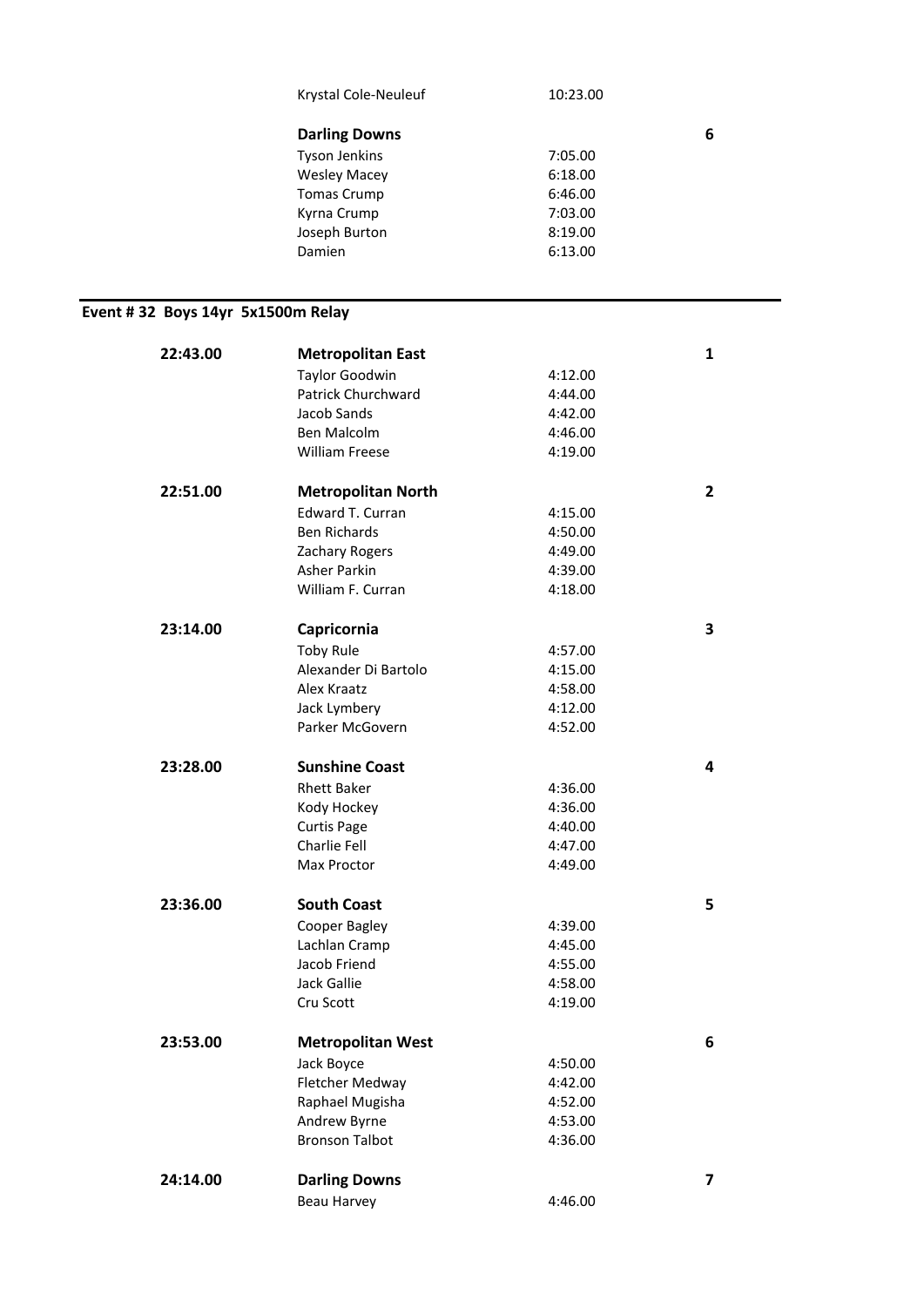|                                    | <b>William Barnes</b>          | 4:43.00            |                |
|------------------------------------|--------------------------------|--------------------|----------------|
|                                    | Declan Campbell                | 4:42.00            |                |
|                                    | Darby Reid                     | 5:20.00            |                |
|                                    | Daiki Burns                    | 4:43.00            |                |
| 24:18.00                           | Peninsula                      |                    | 8              |
|                                    | Kaiyan Blue                    | 4:38.00            |                |
|                                    | Ollie van Rees                 | 4:44.00            |                |
|                                    | Shuta Martin                   | 5:24.00            |                |
|                                    | Jonah Matthews                 | 4:49.00            |                |
|                                    | <b>Tkai Stevens</b>            | 4:43.00            |                |
| 24:26.00                           | <b>Wide Bay</b>                |                    | 9              |
|                                    | Archie Shannon                 |                    |                |
|                                    |                                | 4:45.00            |                |
|                                    | Rory Crumpton                  | 4:44.00            |                |
|                                    | Jonas Longhurst                | 5:08.00            |                |
|                                    | Dylan Smith                    | 4:50.00            |                |
|                                    | Christopher Rudd               | 4:59.00            |                |
| 25:16.00                           | <b>South West</b>              |                    | 10             |
|                                    | Hugh White                     | 4:38.00            |                |
|                                    | <b>William Box</b>             | 4:38.00            |                |
|                                    | Scott Waldron                  | 5:11.00            |                |
|                                    | Charlie Kruger                 | 5:18.00            |                |
|                                    | Zachary Latham                 | 5:31.00            |                |
| 20:52.00                           | <b>Northern</b>                |                    | only 4 runners |
|                                    | <b>Codey Masters</b>           | 5:12.00            |                |
|                                    |                                |                    |                |
|                                    |                                |                    |                |
|                                    | Koby Kyle-Little               | 5:01.00            |                |
|                                    | Nicholas Cathcart              | 5:39.00            |                |
|                                    | Mitchell Hockaday              | 5:00.00            |                |
|                                    |                                |                    |                |
| Event #33 Girls 14yr 5x1500m Relay |                                |                    |                |
| 24:28.00                           | <b>South Coast</b>             |                    | 1              |
|                                    | Sienna Burham                  | 4:43.00            |                |
|                                    | Maddelyn Marston               | 4:56.00            |                |
|                                    | Abbi O'Shea                    | 5:04.00            |                |
|                                    | Pascalle Foster                | 4:57.00            |                |
|                                    | Kyah Anderson                  | 4:48.00            |                |
| 25:14.00                           |                                |                    | $\overline{2}$ |
|                                    | <b>Metropolitan North</b>      |                    |                |
|                                    | Jemima Morton                  | 4:53.00            |                |
|                                    | Maalika Esser-Krause           | 5:02.00            |                |
|                                    | Talise Lynagh                  | 5:20.00            |                |
|                                    | Millie Campbell<br>Matilda Lee | 5:12.00<br>4:47.00 |                |
|                                    |                                |                    |                |
| 25:39.00                           | <b>Metropolitan East</b>       |                    | 3              |
|                                    | Millie Burg                    | 5:04.00            |                |
|                                    | Layla Eriksen-Howard           | 5:24.00            |                |
|                                    | Jessica Fletcher               | 5:09.00            |                |
|                                    | Gwen Watson<br>Kate Herd       | 4:57.00<br>5:05.00 |                |

**25:57.00 Metropolitan West 4**

i,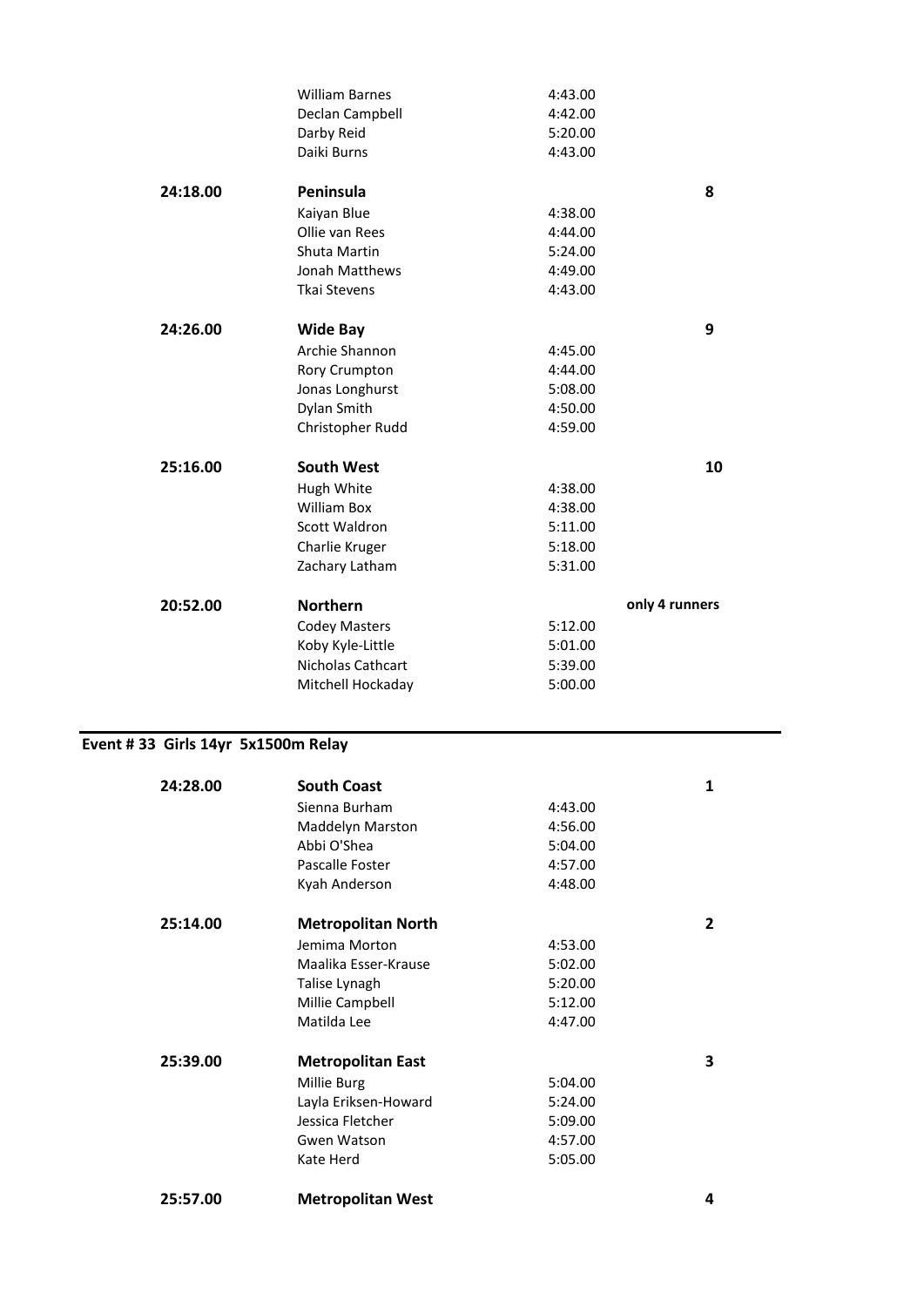|          | Ella Knox             | 5:03.00 |    |
|----------|-----------------------|---------|----|
|          | <b>Chloe Flack</b>    | 5:15.00 |    |
|          | Celine Lekieffre      | 5:14.00 |    |
|          | Alana Dicks           | 5:22.00 |    |
|          | Jade Hennessy         | 5:03.00 |    |
| 26:14.00 | <b>Darling Downs</b>  |         | 5  |
|          | Abbie-Jane Lord       | 5:16.00 |    |
|          | Kiera McDonald        | 5:01.00 |    |
|          | Mackenzi Schefe       | 5:19.00 |    |
|          | Mia Byrnes            | 5:37.00 |    |
|          | Chelsea Gladwin       | 5:01.00 |    |
| 27:15.00 | <b>Sunshine Coast</b> |         | 6  |
|          | Serena Bond           | 5:09.00 |    |
|          | Emma Small            | 5:30.00 |    |
|          | Jaime Carberry        | 5:24.00 |    |
|          | Heidi Luhrs           | 5:24.00 |    |
|          | Maya Mullins          | 5:48.00 |    |
| 27:32.00 | Peninsula             |         | 7  |
|          | <b>Bridie Maher</b>   | 5:14.00 |    |
|          | Erika Koelman         | 5:23.00 |    |
|          | Solai Franks          | 5:49.00 |    |
|          | Lila Falchetti        | 5:34.00 |    |
|          | Ava McIntyre          | 5:32.00 |    |
| 28:11.00 | <b>Wide Bay</b>       |         | 8  |
|          | <b>Emily Young</b>    | 5:28.00 |    |
|          | Rosie Williams        | 5:48.00 |    |
|          | Abbey Mulhall         | 5:44.00 |    |
|          | <b>Grace Wright</b>   | 5:44.00 |    |
|          | Olivia Grundy         | 5:27.00 |    |
| 28:46.00 | <b>Northern</b>       |         | 9  |
|          | Sally Broad           | 5:34.00 |    |
|          | Kiera West            | 6:02.00 |    |
|          | Anke Sadie            | 6:04.00 |    |
|          | Xian Neale            | 5:35.00 |    |
|          | Louise Poggio         | 5:31.00 |    |
| 29:09.00 | Capricornia           |         | 10 |
|          | Anna Duggan           | 5:34.00 |    |
|          | Lainey                | 5:34.00 |    |
|          | Lily Knudsen          | 5:57.00 |    |
|          | Amelia Bishop         | 5:56.00 |    |
|          | Cap 1 Cap 1           | 6:08.00 |    |

## **Event # 34 Male 15yr 5x1500m Relay**

| 21:51.00 | <b>Metropolitan East</b> |         |  |
|----------|--------------------------|---------|--|
|          | <b>Isaac Bennett</b>     | 4:13.00 |  |
|          | Will Heath               | 4:26.00 |  |
|          | Ethan Brelsford          | 4:22.00 |  |
|          | Charlie Moore            | 4:34.00 |  |
|          | Toby Chippendale         | 4:16.00 |  |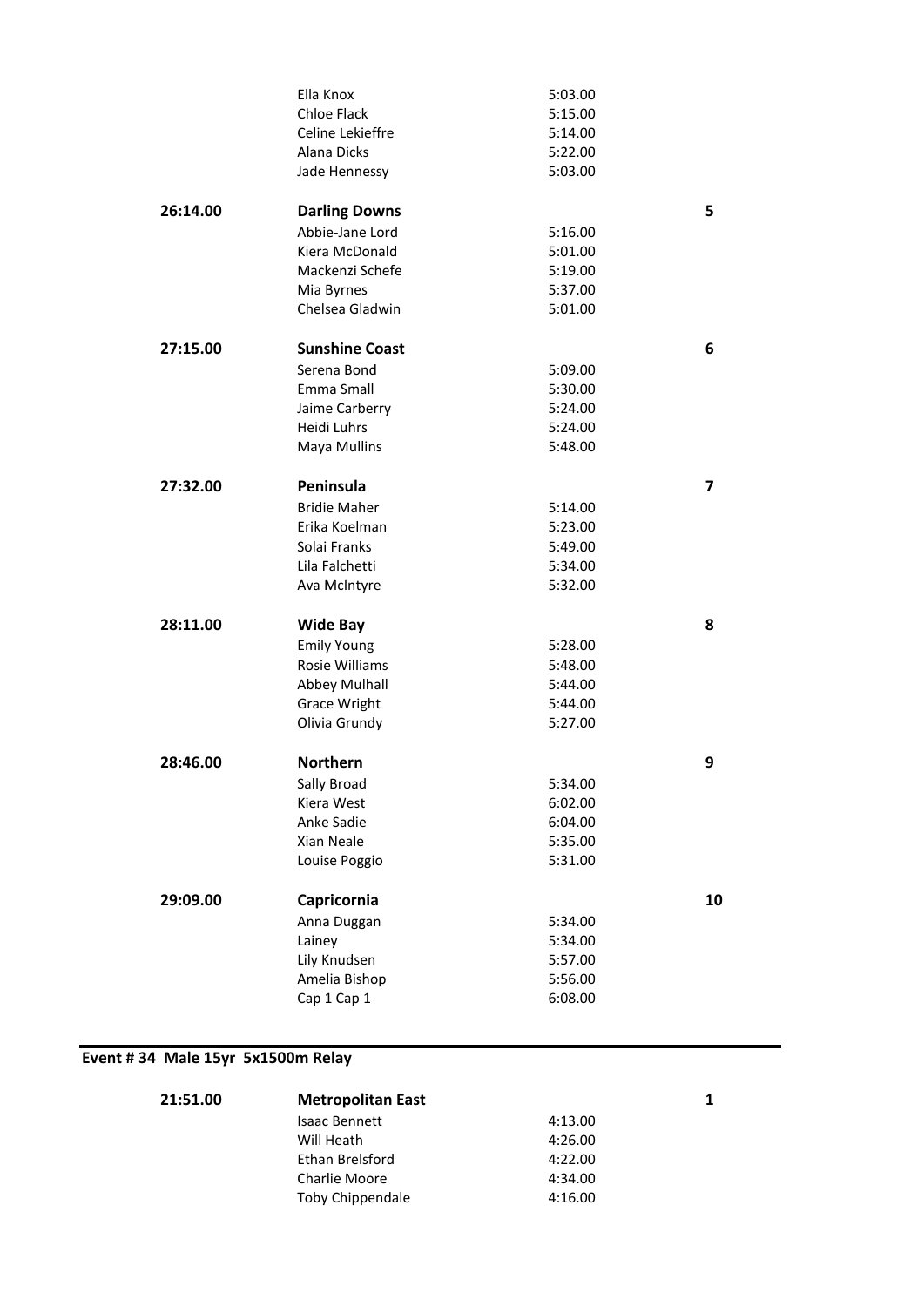| 22:05.00 | <b>South Coast</b>        |         | 2 |
|----------|---------------------------|---------|---|
|          | Charlie Miller            | 4:15.00 |   |
|          | <b>Harrison Ellis</b>     | 4:26.00 |   |
|          | Oliver Lloyd              | 4:19.00 |   |
|          | Christian Smith           | 4:30.00 |   |
|          | Angus Haggerty            | 6:06.00 |   |
| 22:24.00 | <b>Metropolitan West</b>  |         | 3 |
|          | Harry Barr                | 4:29.00 |   |
|          | Lachlan Rayner            | 4:22.00 |   |
|          | Fin Booker                | 4:36.00 |   |
|          | Sebastian McCormack       | 4:39.00 |   |
|          | Seth Mahony               | 4:18.00 |   |
| 22:50.00 | <b>Metropolitan North</b> |         | 4 |
|          | Harry T. Waldron          | 4:22.00 |   |
|          | Marcus S. Newman          | 4:46.00 |   |
|          | <b>Thomas Siemon</b>      | 4:47.00 |   |
|          | James Prole               | 4:23.00 |   |
|          | Archie Austin             | 4:32.00 |   |
|          |                           |         |   |
| 22:54.00 | <b>Darling Downs</b>      |         | 5 |
|          | <b>Timothy Hogno</b>      | 4:21.00 |   |
|          | <b>Isaak Brew</b>         | 4:24.00 |   |
|          | Jack Lyon                 | 4:56.00 |   |
|          | Jackson Carney            | 4:45.00 |   |
|          | Charlie Randall           | 4:28.00 |   |
| 23:10.00 | <b>Sunshine Coast</b>     |         | 6 |
|          | Saul Nicol-Rann (Ac)      | 4:23.00 |   |
|          | <b>Mack Hemming</b>       | 4:29.00 |   |
|          | Jacob Kaukereit           | 4:36.00 |   |
|          | <b>Byron Page</b>         | 4:52.00 |   |
|          | Duante Murphy             | 4:50.00 |   |
| 23:15.00 | Capricornia               |         | 7 |
|          | Michael Fitzgerald        | 4:25.00 |   |
|          | Micaiah Lane              | 4:45.00 |   |
|          | Sam Riggs                 | 4:42.00 |   |
|          | Joseph Bebendorf          | 4:43.00 |   |
|          | Cody Smith                | 4:40.00 |   |
| 23:51.00 | <b>Wide Bay</b>           |         | 8 |
|          | Benjamin Rudd             | 4:23.00 |   |
|          | <b>Riley Earnshaw</b>     | 4:57.00 |   |
|          | Caiden Everingham         | 4:53.00 |   |
|          | <b>Archie Pratt</b>       | 4:57.00 |   |
|          | David Olsson              | 4:41.00 |   |
| 23:53.00 | Peninsula                 |         | 9 |
|          | Lucas Lane                | 4:26.00 |   |
|          | Robert Gould              | 4:51.00 |   |
|          | Brody Boerboom            | 4:48.00 |   |
|          | Kai Grevens               | 5:02.00 |   |
|          | Alistair Hickey           | 4:46.00 |   |
|          |                           |         |   |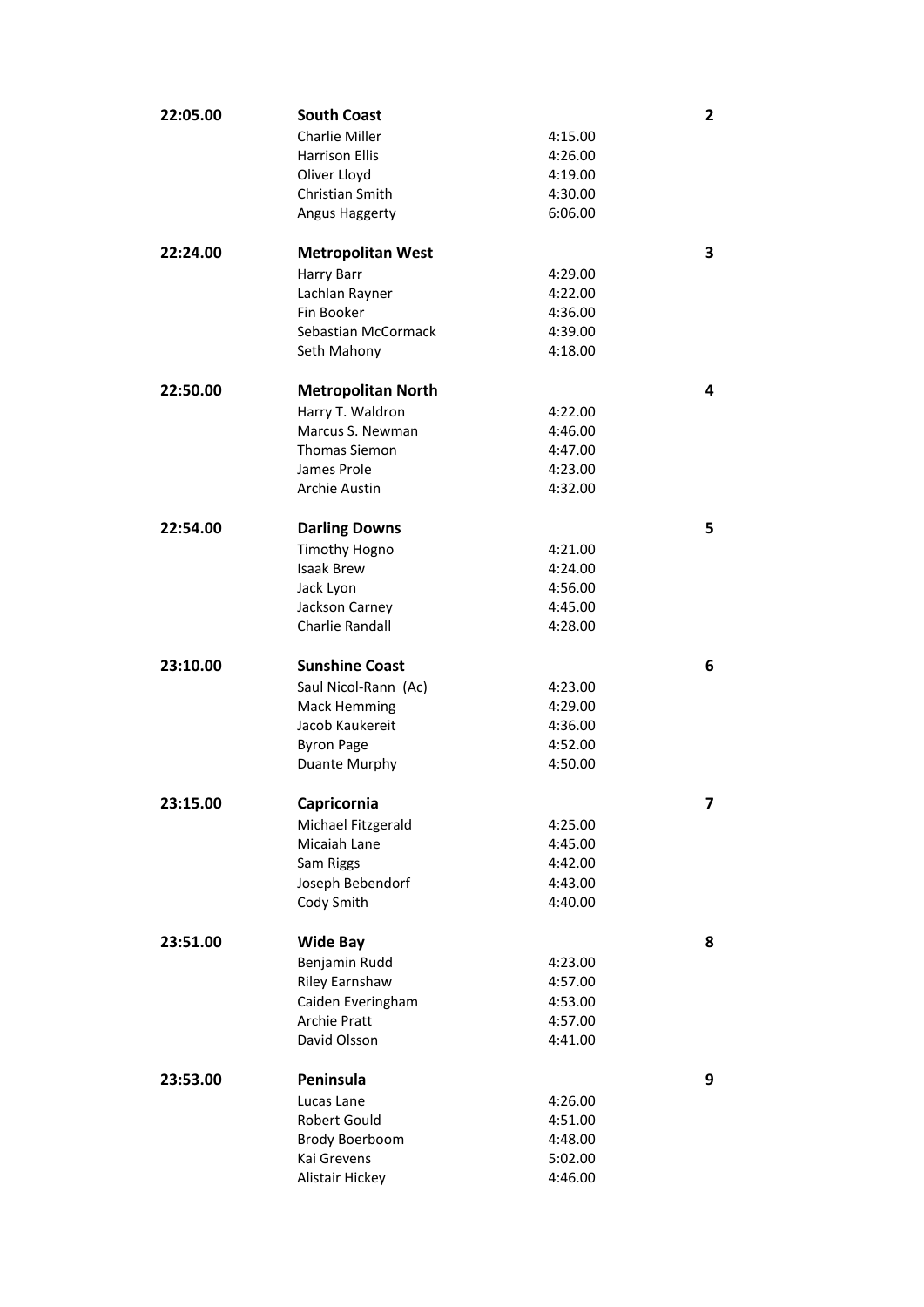## **Event # 35 Female 15yr 5x1500m Relay**

| 24:33.00 | <b>South Coast</b>            |                    | 1                       |
|----------|-------------------------------|--------------------|-------------------------|
|          | <b>Tess Hannigan</b>          | 4:50.00            |                         |
|          | <b>Emily Olders</b>           | 5:01.00            |                         |
|          | Eloise Stanley                | 5:02.00            |                         |
|          | Charlotte Hart                | 4:56.00            |                         |
|          | Aspen Anderson                | 4:44.00            |                         |
|          |                               |                    |                         |
| 24:59.00 | <b>Darling Downs</b>          |                    | $\overline{\mathbf{c}}$ |
|          | Joanne McRae                  | 4:46.00            |                         |
|          | Isabelle Jeude                | 5:21.00            |                         |
|          | <b>Chloe Denning</b>          | 5:12.00            |                         |
|          | Lara Fitzgerald               | 5:06.00            |                         |
|          | Ella Wilson                   | 4:34.00            |                         |
| 25:03.00 |                               |                    |                         |
|          | <b>Metropolitan West</b>      |                    | з                       |
|          | Gretta Johnson                | 4:52.00            |                         |
|          | Jemima Bennett                | 5:02.00            |                         |
|          | Syeira Collard                | 5:12.00            |                         |
|          | <b>Bridie Ellice</b>          | 5:05.00            |                         |
|          | Gabrielle Schmidt             | 4:52.00            |                         |
| 25:21.00 | <b>Metropolitan East</b>      |                    | 4                       |
|          | Kobi Walker                   | 4:49.00            |                         |
|          | Indigo Barber                 | 5:30.00            |                         |
|          | Piper Lawson                  | 5:13.00            |                         |
|          | Erica Moore                   | 4:58.00            |                         |
|          | Georgie Gilroy                | 4:51.00            |                         |
|          |                               |                    |                         |
|          |                               |                    |                         |
| 26:10.00 | <b>Metropolitan North</b>     |                    | 5                       |
|          | Leila Johnson                 | 5:16.00            |                         |
|          | Lilly Horsburgh               | 5:16.00            |                         |
|          | Nina Vickers                  | 5:23.00            |                         |
|          | Darcy Basford                 | 5:10.00            |                         |
|          | Phoebe Oliver                 | 5:05.00            |                         |
|          |                               |                    |                         |
| 26:32.00 | Peninsula                     |                    | 6                       |
|          | Emalina Fogale                | 5:06.00            |                         |
|          | Sofia Cullen                  | 5:07.00            |                         |
|          | Rebecca Robinson              | 5:26.00            |                         |
|          | Paige Grose<br>Amber Robinson | 5:38.00<br>5:15.00 |                         |
|          |                               |                    |                         |
| 27:12.00 | <b>Sunshine Coast</b>         |                    | 7                       |
|          | Ella Liow                     | 5:13.00            |                         |
|          | Mia Wooldridge                | 5:17.00            |                         |
|          | <b>Emma Phillips</b>          | 5:26.00            |                         |
|          | Ashlea Gray                   | 5:36.00            |                         |
|          | Sarah Cleverly                | 5:40.00            |                         |
| 28:40.00 |                               |                    | 8                       |
|          | <b>Wide Bay</b>               |                    |                         |
|          | Maya McCrystal                | 5:24.00            |                         |
|          | Kinzie Campbell               | 5:30.00            |                         |
|          | Shay Blewitt<br>Amelia Walsh  | 5:56.00<br>5:58.00 |                         |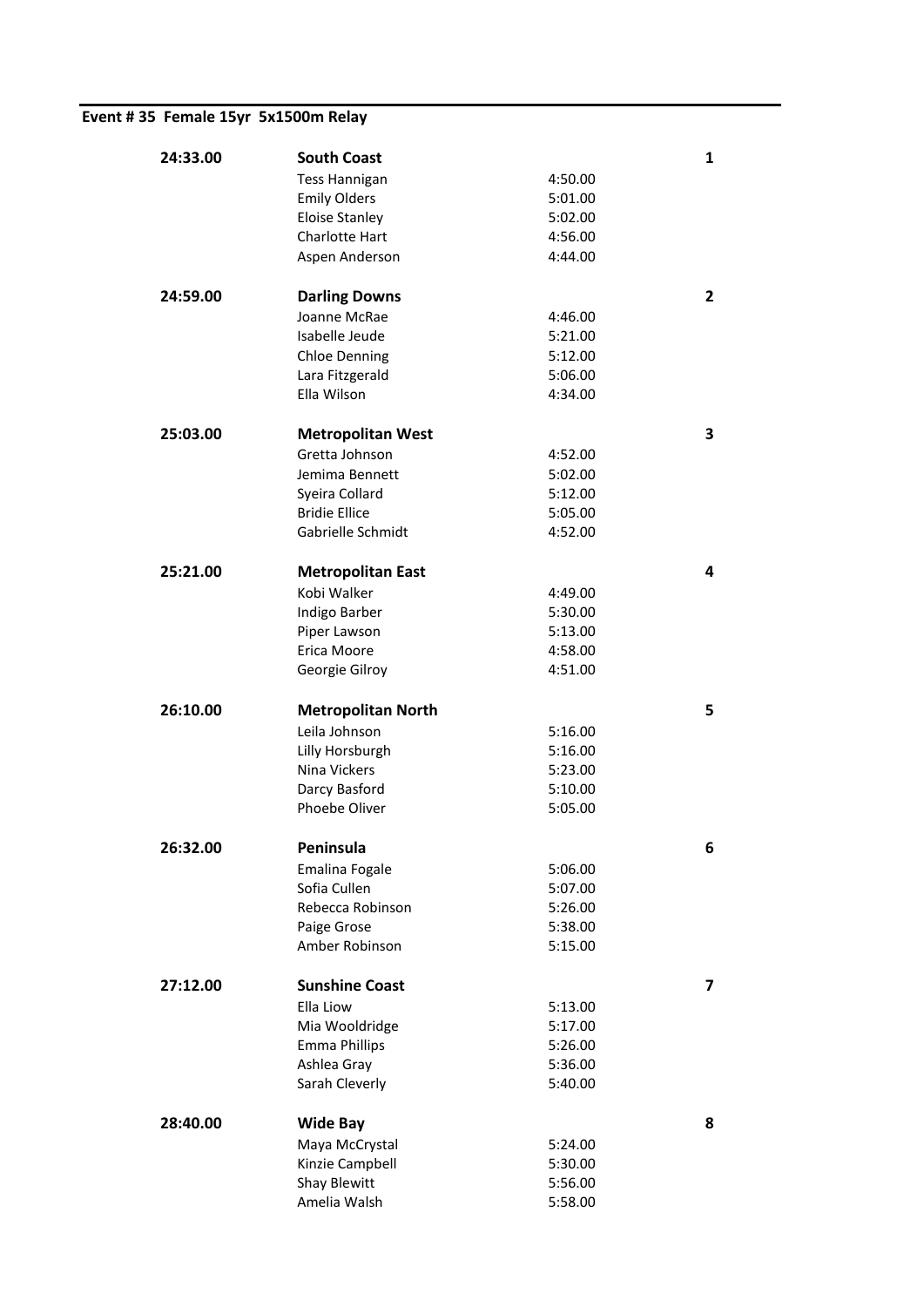|          | Olivia Warmington        | 5:52.00 |    |
|----------|--------------------------|---------|----|
| 29:09.00 | Capricornia              |         | 9  |
|          | Annali Philpott          | 5:20.00 |    |
|          | <b>Ashleigh Filtness</b> | 6:32.00 |    |
|          | Allie Starrett           | 6:03.00 |    |
|          | Sophia Mau               | 6:06.00 |    |
|          | Sharnti Woodham          | 5:08.00 |    |
| 29:28.00 | <b>Northern</b>          |         | 10 |
|          | Ginger Cox               | 5:11.00 |    |
|          | Lilian Haig              | 5:56.00 |    |
|          | Jade Cowan               | 6:16.00 |    |
|          | Matilda Dennison         | 6:18.00 |    |
|          | Alexandra Holt           | 5:47.00 |    |
|          |                          |         |    |

## **Event # 37 Male 16yr 5x1500m Relay**

| 20:59.00 | <b>Sunshine Coast</b>     |         | $\mathbf{1}$ |
|----------|---------------------------|---------|--------------|
|          | Peyton Craig              | 3:55.00 |              |
|          | Hudson Jessep             | 4:06.00 |              |
|          | Josh Shanahan             | 4:12.00 |              |
|          | Ryan Bauer                | 4:30.00 |              |
|          | Hayden Small              | 4:16.00 |              |
| 21:11.00 | <b>Metropolitan East</b>  |         | $\mathbf{2}$ |
|          | Joseph Saunders           | 4:08.00 |              |
|          | Lachlan Crome             | 4:26.00 |              |
|          | Tom Langdon Macmillan     | 4:19.00 |              |
|          | Jack Coomber              | 4:20.00 |              |
|          | Archie Ridgway            | 3:58.00 |              |
| 21:29.00 | <b>Metropolitan West</b>  |         | 3            |
|          | Marley Wagner             | 4:14.00 |              |
|          | Oscar Rayner              | 4:18.00 |              |
|          | <b>Joel Powell</b>        | 4:28.00 |              |
|          | Nelson Ayuya              | 4:09.00 |              |
|          | Vincent Buhagiar          | 4:20.00 |              |
| 22:02.00 | <b>Metropolitan North</b> |         | 4            |
|          | Jonas Forbes-Schutz       | 4:20.00 |              |
|          | Ethan Close               | 4:27.00 |              |
|          | Will Motley               | 4:30.00 |              |
|          | <b>Heath Tallon</b>       | 4:24.00 |              |
|          | Cooper Carswell           | 4:21.00 |              |
| 22:05.00 | <b>Darling Downs</b>      |         | 5            |
|          | James O'Shea              | 4:17.00 |              |
|          | Finn Robert               | 4:30.00 |              |
|          | Matthew Ovenden           | 4:35.00 |              |
|          | <b>Angus Clews</b>        | 4:43.00 |              |
|          | Samuel Gladwin            | 4:00.00 |              |
| 22:36.00 | <b>South Coast</b>        |         | 6            |
|          | Jayden Adams              | 4:28.00 |              |
|          | Anthony Lekanis           | 4:35.00 |              |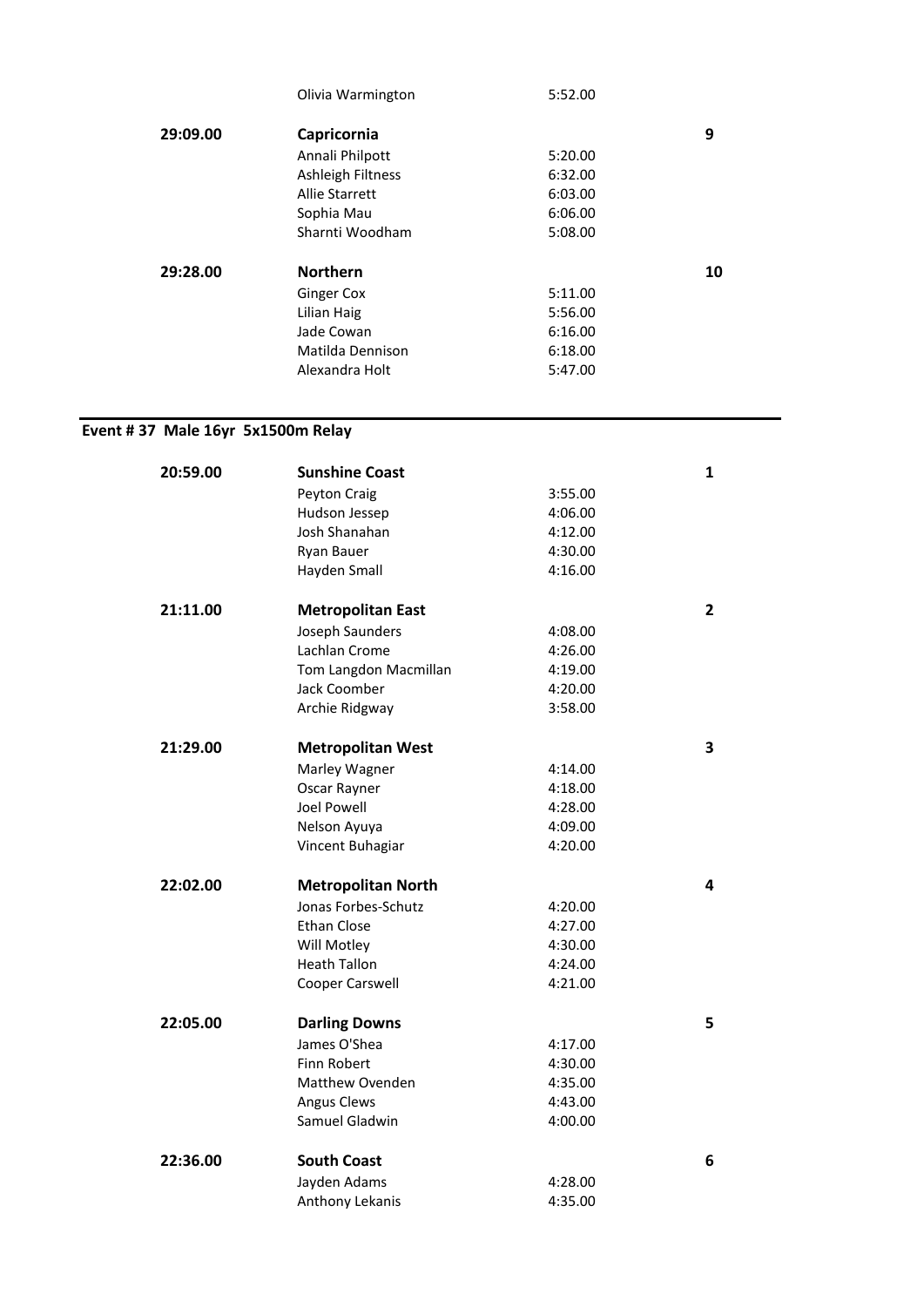|          | <b>Joel Abbott</b>   | 4:33.00 |                         |
|----------|----------------------|---------|-------------------------|
|          | <b>Byron Evans</b>   | 4:36.00 |                         |
|          | Max Chislett         | 4:24.00 |                         |
| 22:47.00 | <b>Wide Bay</b>      |         | $\overline{\mathbf{z}}$ |
|          | Lachlan Stevenson    | 4:28.00 |                         |
|          | Aiden Watson         | 4:33.00 |                         |
|          | Lachlan Cameron      | 4:38.00 |                         |
|          | Joey Vella           | 4:42.00 |                         |
|          | Liam Pratt           | 4:26.00 |                         |
| 22:55.00 | Peninsula            |         | 8                       |
|          | Ned Donovan          | 4:19.00 |                         |
|          | Cohan Lockett        | 4:35.00 |                         |
|          | Cooper Wilesmith     | 4:54.00 |                         |
|          | Nicholas Berther     | 4:29.00 |                         |
|          | <b>Bailey Horn</b>   | 4:38.00 |                         |
| 23:35.00 | <b>Northern</b>      |         | 9                       |
|          | Oliver Gabriola      | 4:42.00 |                         |
|          | Daniel Mosch         | 4:44.00 |                         |
|          | <b>Nils Cumming</b>  | 4:50.00 |                         |
|          | <b>Arthur Smart</b>  | 4:46.00 |                         |
|          | John Halliday        | 4:33.00 |                         |
| 24:05.00 | Capricornia          |         | 10                      |
|          | Hamish Donnollan     | 4:48.00 |                         |
|          | Daniel Morgan        | 4:55.00 |                         |
|          | Oliver Rule          | 4:51.00 |                         |
|          | <b>Henry Dingle</b>  | 4:58.00 |                         |
|          | Cameron Wonnocott    | 4:33.00 |                         |
| 24:43.00 | <b>South West</b>    |         | 11                      |
|          | Charlie Young        | 4:48.00 |                         |
|          | <b>Brady Swan</b>    | 5:00.00 |                         |
|          | Andrew Welke         | 5:01.00 |                         |
|          | <b>Billy Harland</b> | 5:01.00 |                         |
|          | Luke O'Donnell       | 4:53.00 |                         |

## **Event # 38 Female 16yr 5x1500m Relay**

| 24:35.00 | <b>Metropolitan East</b>  |         | 1 |
|----------|---------------------------|---------|---|
|          | Sophie Malcolm            | 5:09.00 |   |
|          | Isla Watson               | 4:43.00 |   |
|          | Mattea Pearsall           | 4:58.00 |   |
|          | Kaya Agnew                | 5:04.00 |   |
|          | Ella Rodwell              | 4:41.00 |   |
| 25:00.00 | <b>South Coast</b>        |         | 2 |
|          | Georgia Grimsey           | 4:44.00 |   |
|          | Sakura Savelieva          | 5:07.00 |   |
|          | Holly Egan                | 5:11.00 |   |
|          | Jasper Fitzgerald         | 5:18.00 |   |
|          | Molly Sewell              | 4:40.00 |   |
| 25:20.00 | <b>Metropolitan North</b> |         | 3 |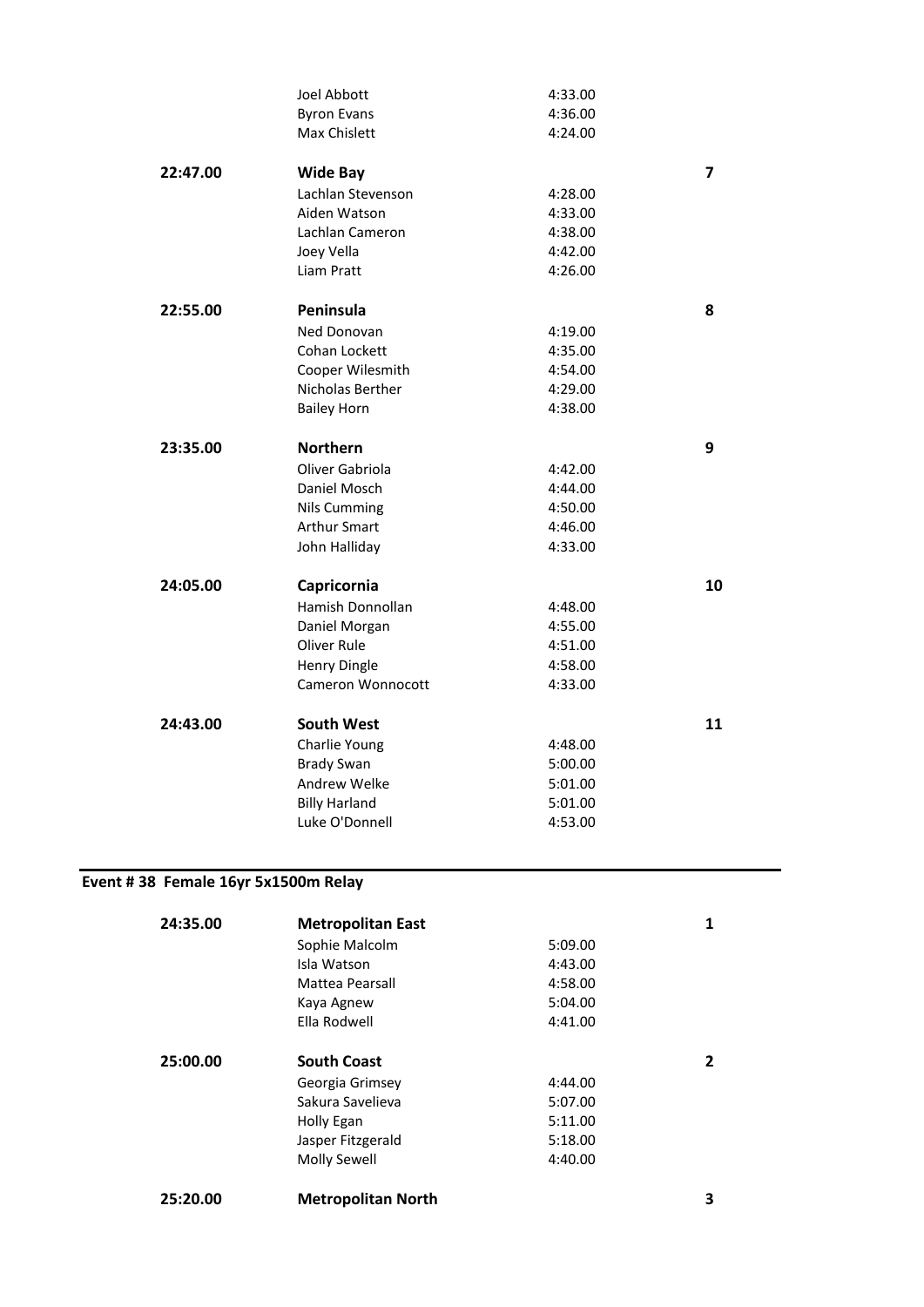|            | Grace Doyle<br>Jessica McGill<br>Abby McLain<br>Heidi Noon<br>Isabella Harte                                               | 5:02.00<br>5:05.00<br>5:22.00<br>5:03.00<br>4:48.00 |   |
|------------|----------------------------------------------------------------------------------------------------------------------------|-----------------------------------------------------|---|
| 26:03.00   | <b>Sunshine Coast</b><br>Trista Hockey<br>Olivia Cooke<br>Kianna Maclean<br>Lila McIntyre<br>Sophie Burger                 | 4:57.00<br>5:09.00<br>5:02.00<br>5:24.00<br>5:31.00 | 4 |
| 27:36.00   | <b>Darling Downs</b><br><b>Harriet Morison</b><br>Sienna Deurloo<br>Eliana Jones<br>Delaney Burke<br>Hattie Lloyd-Jones    | 5:15.00<br>5:41.00<br>6:05.00<br>5:49.00<br>4:46.00 | 5 |
| 28:12.00   | Peninsula<br>Ariahne Poggioli<br>Gracie van Rees<br>Michala Thomson<br>Malikah Barton (Ac)<br>Leah Goode                   | 5:18.00<br>5:22.00<br>6:17.00<br>5:46.00<br>5:29.00 | 6 |
| 28:39.00   | <b>Metropolitan West</b><br><b>Maddie Ellice</b><br>Rachael McNamara<br>Kaylee Gorroick<br>Kate McKenna<br>Eledhwen Wilson | 5:38.00<br>6:15.00<br>5:40.00<br>5:42.00<br>5:24.00 | 7 |
| 29:45.00   | Capricornia<br><b>Ella McCauley</b><br>Jennifer Kimber<br>Shanyce Lower<br>Macey Bird<br>Annie Rose Hames                  | 5:41.00<br>5:50.00<br>6:00.00<br>6:28.00<br>5:46.00 | 8 |
| <b>DNF</b> | <b>Wide Bay</b><br>Charlie Anderson<br>Jennifer Bebington<br>Pepe Pavey<br><b>Charlotte Davies</b><br>Mackenzie Grundy     |                                                     |   |

# **Event # 39 Male 17yr 5x1500m Relay**

| 20:51.00 | <b>Metropolitan East</b> |         |  |
|----------|--------------------------|---------|--|
|          | <b>Matthew Hansen</b>    | 4:12.00 |  |
|          | Oscar Cornelius          | 4:14.00 |  |
|          | Jack Crome               | 4:15.00 |  |
|          | Samuel Heeremans         | 4:07.00 |  |
|          | Lachlan Cornelius        | 4:03.00 |  |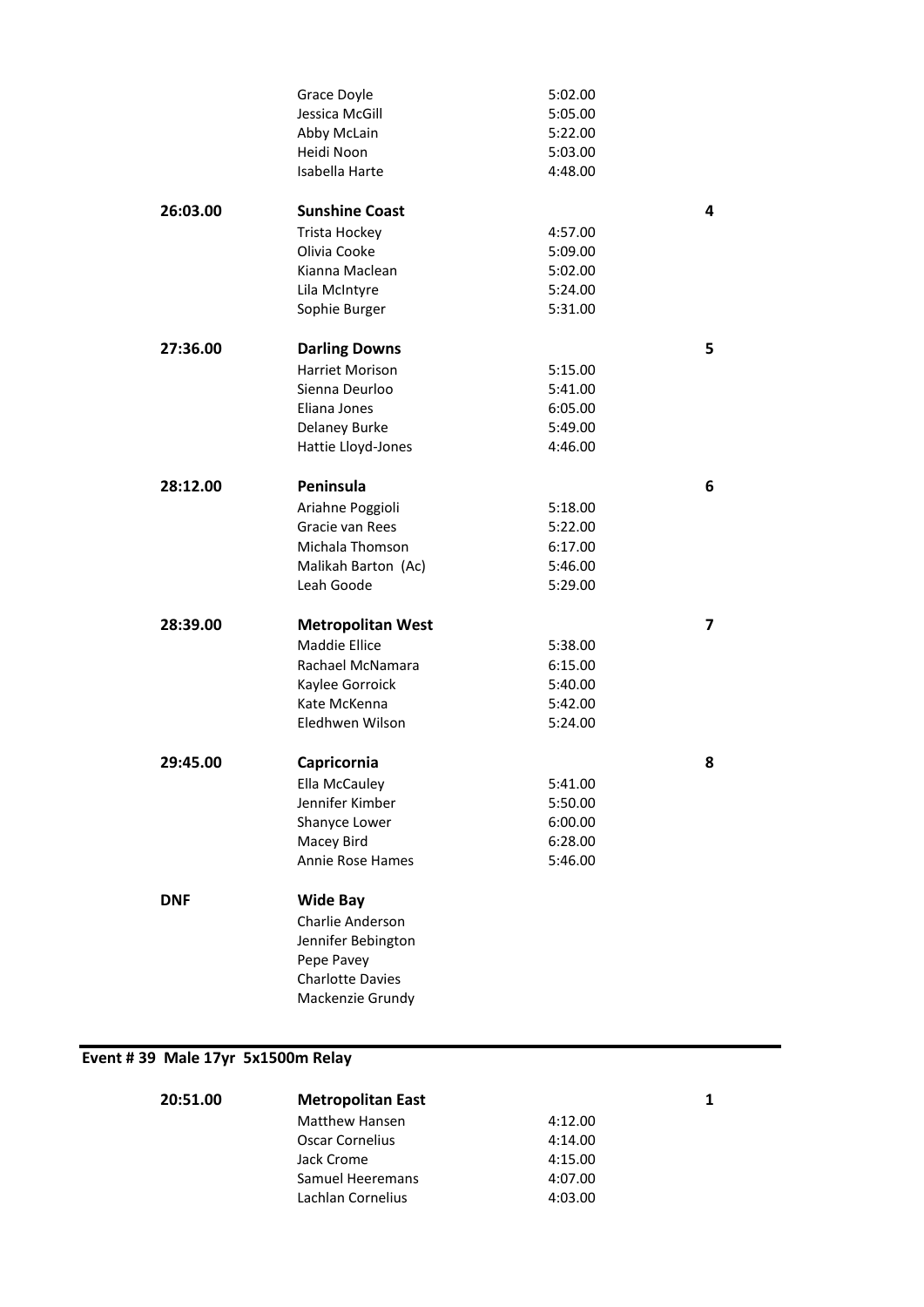| 20:54.00 | <b>South Coast</b>                  |                    | $\mathbf{2}$ |
|----------|-------------------------------------|--------------------|--------------|
|          | Kris Hayward                        | 3:59.00            |              |
|          | Brad Course (Ac)                    | 4:12.00            |              |
|          | Charlie Jurd                        | 4:25.00            |              |
|          | Ethan Gray                          | 4:15.00            |              |
|          | <b>Brock Waugh</b>                  | 4:03.00            |              |
| 21:08.00 | <b>Metropolitan North</b>           |                    | 3            |
|          | Zack Newsham                        | 4:17.00            |              |
|          | Finn Raymond                        | 4:20.00            |              |
|          | James Wilkinson                     | 4:18.00            |              |
|          | <b>Mattias Forbes-Schutz</b>        | 4:07.00            |              |
|          | <b>Thomas Prole</b>                 | 4:06.00            |              |
| 22:13.00 | Peninsula                           |                    | 4            |
|          | Ollie Boltz                         | 3:57.00            |              |
|          | Liam Madin                          | 4:15.00            |              |
|          | Ethan Latimer                       | 5:00.00            |              |
|          | Harry Taylor                        | 4:42.00            |              |
|          | Nicholas Fogale                     | 4:19.00            |              |
| 22:21.00 | <b>Metropolitan West</b>            |                    | 5            |
|          | Jackson Medway                      | 4:16.00            |              |
|          | Connor Shaw                         | 4:29.00            |              |
|          | <b>Charlie Mills</b>                | 4:37.00            |              |
|          | <b>Harrison Young</b>               | 4:49.00            |              |
|          | Flynn Pumpa                         | 4:10.00            |              |
|          |                                     |                    |              |
| 23:04.00 | <b>Sunshine Coast</b>               |                    | 6            |
|          | Dane Larsen                         | 4:17.00            |              |
|          | <b>Mitchell Stitt</b>               | 4:45.00            |              |
|          | Luca Warman-Flood                   | 4:35.00            |              |
|          | Jesh Morgan                         | 4:52.00            |              |
|          | Will Graham                         | 4:35.00            |              |
| 23:10.00 | <b>Northern</b>                     |                    | 7            |
|          | Kye Johnston                        | 4:28.00            |              |
|          | Xavier Cameron                      | 4:38.00            |              |
|          | Angus Richardson                    | 4:33.00            |              |
|          | Memphis Bell                        | 4:59.00            |              |
|          | <b>Gabriel Diedrick</b>             | 4:32.00            |              |
| 23:20.00 | Capricornia                         |                    | 8            |
|          | Ulrich Kruger                       | 4:25.00            |              |
|          | <b>Tyler McAuliffe</b>              | 4:42.00            |              |
|          | Hamish Donnollan                    | 4:59.00            |              |
|          | Cameron Wonnocott                   | 4:32.00            |              |
|          | Alex Couldrey                       | 4:42.00            |              |
| 23:52.00 | <b>Darling Downs</b>                |                    | 9            |
|          | <b>Tom Russell</b>                  | 4:50.00            |              |
|          | Lochlann Hogan                      | 4:49.00            |              |
|          | Xander Jackwitz                     | 4:51.00            |              |
|          | Joshua Roach<br><b>Timothy Noll</b> | 4:37.00<br>4:45.00 |              |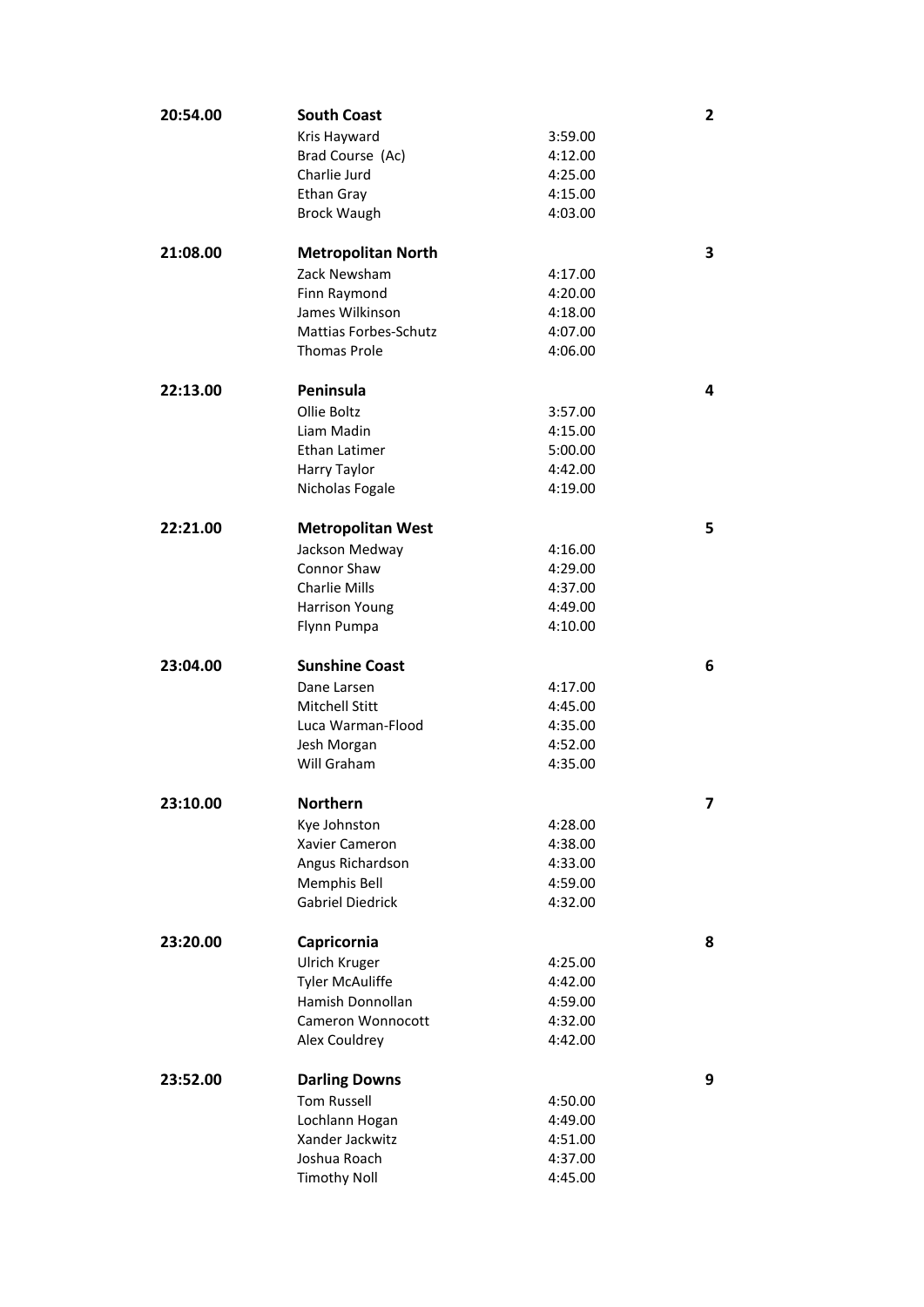| 24:19.00 | <b>Wide Bay</b> |         | 10 |
|----------|-----------------|---------|----|
|          | Nicholas Morley | 4:24.00 |    |
|          | Zane Groves     | 4:48.00 |    |
|          | Kayne Goodluck  | 4:55.00 |    |
|          | Llyton Peterson | 5:08.00 |    |
|          | Keanu Arsenault | 5:04.00 |    |

## **Event # 40 Female 17yr 5x1500m Relay**

| 24:50.00 | <b>Metropolitan West</b> |         | $\mathbf{1}$ |
|----------|--------------------------|---------|--------------|
|          | Emma-Kate Watt           | 4:59.00 |              |
|          | Holly Robertson          | 5:03.00 |              |
|          | Yasmin Doherty (Ac)      | 5:02.00 |              |
|          | Olivia Boyd              | 4:56.00 |              |
|          | Amelia Partridge         | 4:50.00 |              |
|          |                          |         |              |
| 24:53.00 | <b>Metropolitan East</b> |         | $\mathbf{2}$ |
|          | Annabel Lee              | 5:03.00 |              |
|          | Mia Marks                | 4:58.00 |              |
|          | Elizbeth Bryant          | 4:59.00 |              |
|          | Maria McIvor             | 5:28.00 |              |
|          | Kiera Moore              | 4:25.00 |              |
| 25:47.00 | <b>South Coast</b>       |         | 3            |
|          |                          |         |              |
|          | Jaz Ingall               | 5:02.00 |              |
|          | Caitlin Peck             | 5:16.00 |              |
|          | Jada Reeves              | 5:19.00 |              |
|          | Mia McConaghy            | 5:27.00 |              |
|          | Sayla Donnelley          | 4:43.00 |              |
| 27:37.00 | <b>Metroolitan North</b> |         | 4            |
|          | Abby Vickers             | 5:15.00 |              |
|          | Amber Nyssen (Ac)        | 5:31.00 |              |
|          | <b>Hana Thwaites</b>     | 5:44.00 |              |
|          | Charli Ryan              | 5:54.00 |              |
|          | Sasha Thomas             | 5:13.00 |              |
|          |                          |         |              |
| 27:57.00 | <b>Darling Downs</b>     |         | 5            |
|          | Chloe Randall            | 5:25.00 |              |
|          | Chloe Taylor             | 5:26.00 |              |
|          | Xavia Oloman             | 5:54.00 |              |
|          | Monika Bruggemann        | 5:51.00 |              |
|          | <b>Bronte Lane</b>       | 5:21.00 |              |
| 28:50.00 | <b>Sunshine Coast</b>    |         | 6            |
|          |                          |         |              |
|          | Finella Gibbs-Beal       | 5:27.00 |              |
|          | <b>Isabelle Trusler</b>  | 5:32.00 |              |
|          | Isabella Powell          | 5:47.00 |              |
|          | Ella Keenan              | 5:51.00 |              |
|          | <b>Bella Elliott</b>     | 6:13.00 |              |
| 29:03.00 | <b>Wide Bay</b>          |         | 7            |
|          | Lizzie Younger           | 4:51.00 |              |
|          | Lily Fitz-Herbert        | 5:39.00 |              |
|          | Halle Gregson-Allcott    | 6:26.00 |              |
|          | Kaitlyn Collyer          | 6:21.00 |              |
|          |                          |         |              |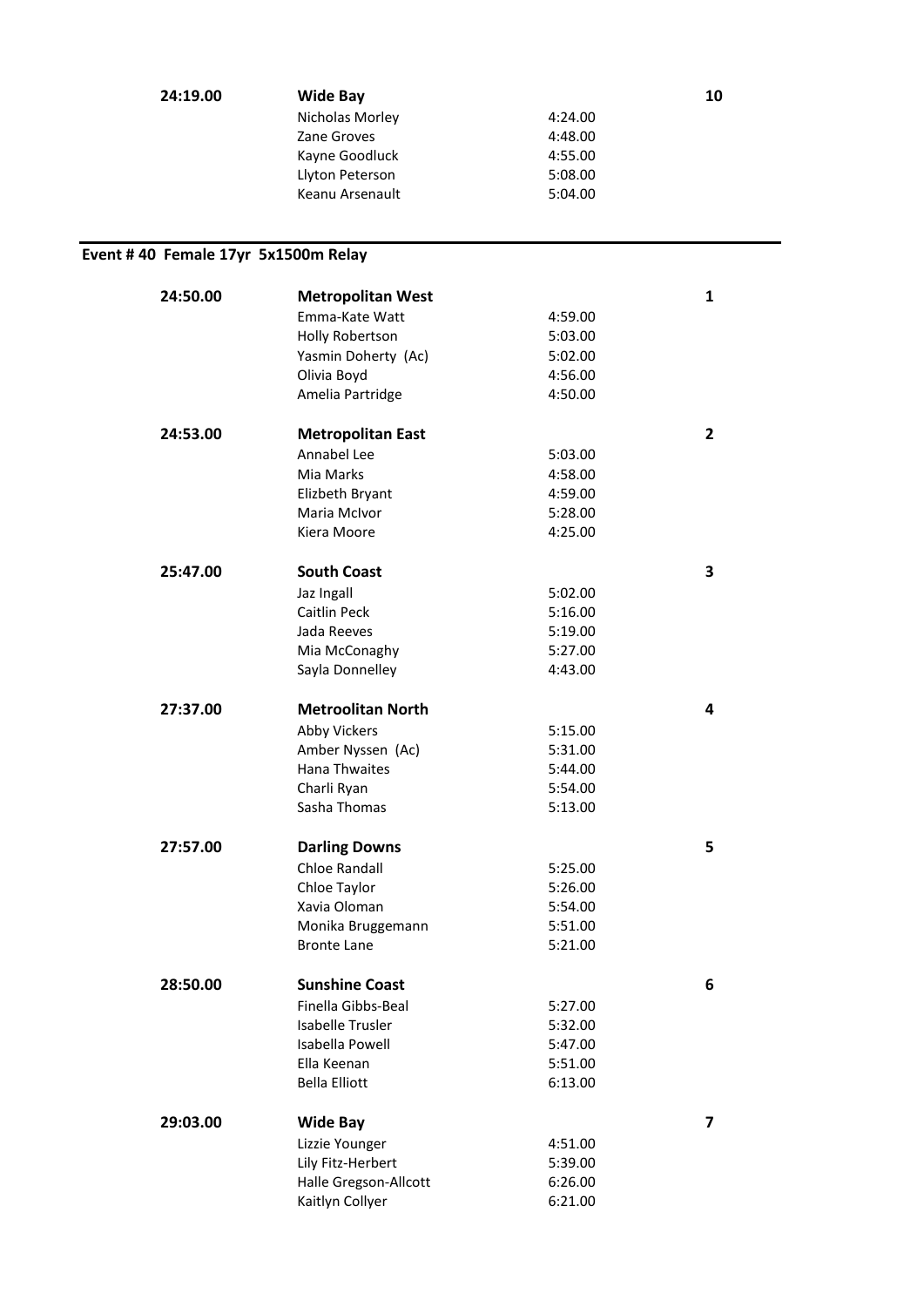|          | Paris Mlls                  | 5:46.00 |    |
|----------|-----------------------------|---------|----|
| 29:25.00 | Capricornia                 |         | 8  |
|          | Georgia Bichel              | 5:30.00 |    |
|          | Millicent Rayner            | 6:04.00 |    |
|          | Zarah Nash                  | 6:09.00 |    |
|          | Ella McCauley               | 5:54.00 |    |
|          | Annie Rose Hames            | 5:48.00 |    |
| 29:33.00 | <b>Northern</b>             |         | 9  |
|          | <b>Brooke Davis-Goodall</b> | 5:32.00 |    |
|          | Piper Godrey                | 6:02.00 |    |
|          | Finlay Henderson            | 5:57.00 |    |
|          | Isabella Reinke             | 6:17.00 |    |
|          | Jayde Cochrane              | 5:45.00 |    |
| 30:36.00 | Peninsula                   |         | 10 |
|          | Elizabeth Suchanek          | 6:34.00 |    |
|          | <b>Beatrice Harris</b>      | 5:38.00 |    |
|          | Olivia                      | 5:58.00 |    |
|          | Andee Moore                 | 5:49.00 |    |
|          | Rachel Cavallaro            | 6:37.00 |    |
|          |                             |         |    |

#### **Event # 41 Male 18-19 5x1500m Relay**

| 21:18.00 | <b>Metropolitan East</b>  |         | 1              |
|----------|---------------------------|---------|----------------|
|          | <b>Riley Niven</b>        | 4:08.00 |                |
|          | Clayton Moore             | 4:29.00 |                |
|          | Harry McCarthy            | 4:21.00 |                |
|          | Declan Stacey             | 4:11.00 |                |
|          | Jacob Gross               | 4:09.00 |                |
| 21:54.00 | <b>Metropolitan West</b>  |         | $\overline{2}$ |
|          | <b>Gus Gannon</b>         | 4:03.00 |                |
|          | <b>Turin Wilson</b>       | 4:18.00 |                |
|          | Cameron Kilpatrick        | 4:32.00 |                |
|          | Sebastien Carvolth (Ac)   | 4:42.00 |                |
|          | Joel Stevens              | 4:19.00 |                |
| 22:28.00 | <b>Metropolitan North</b> |         | 3              |
|          | Joel Melloy               | 4:32.00 |                |
|          | Leo E. Fairley            | 4:24.00 |                |
|          | Matt Allison              | 4:51.00 |                |
|          | Sam Scott                 | 4:37.00 |                |
|          | Charlie Sprott            | 4:04.00 |                |
| 23:26.00 | <b>South Coast</b>        |         | 4              |
|          | <b>Taye Grant</b>         | 4:36.00 |                |
|          | Joshua Clark              | 4:51.00 |                |
|          | John Stanley              | 5:08.00 |                |
|          | Tim Hornsey               | 4:25.00 |                |
|          | <b>Matthew Beal</b>       | 4:26.00 |                |
| 23:48.00 | <b>Sunshine Coast</b>     |         | 5              |
|          | Rubin Smyth               | 4:43.00 |                |
|          | Jack Mills                | 4:28.00 |                |
|          |                           |         |                |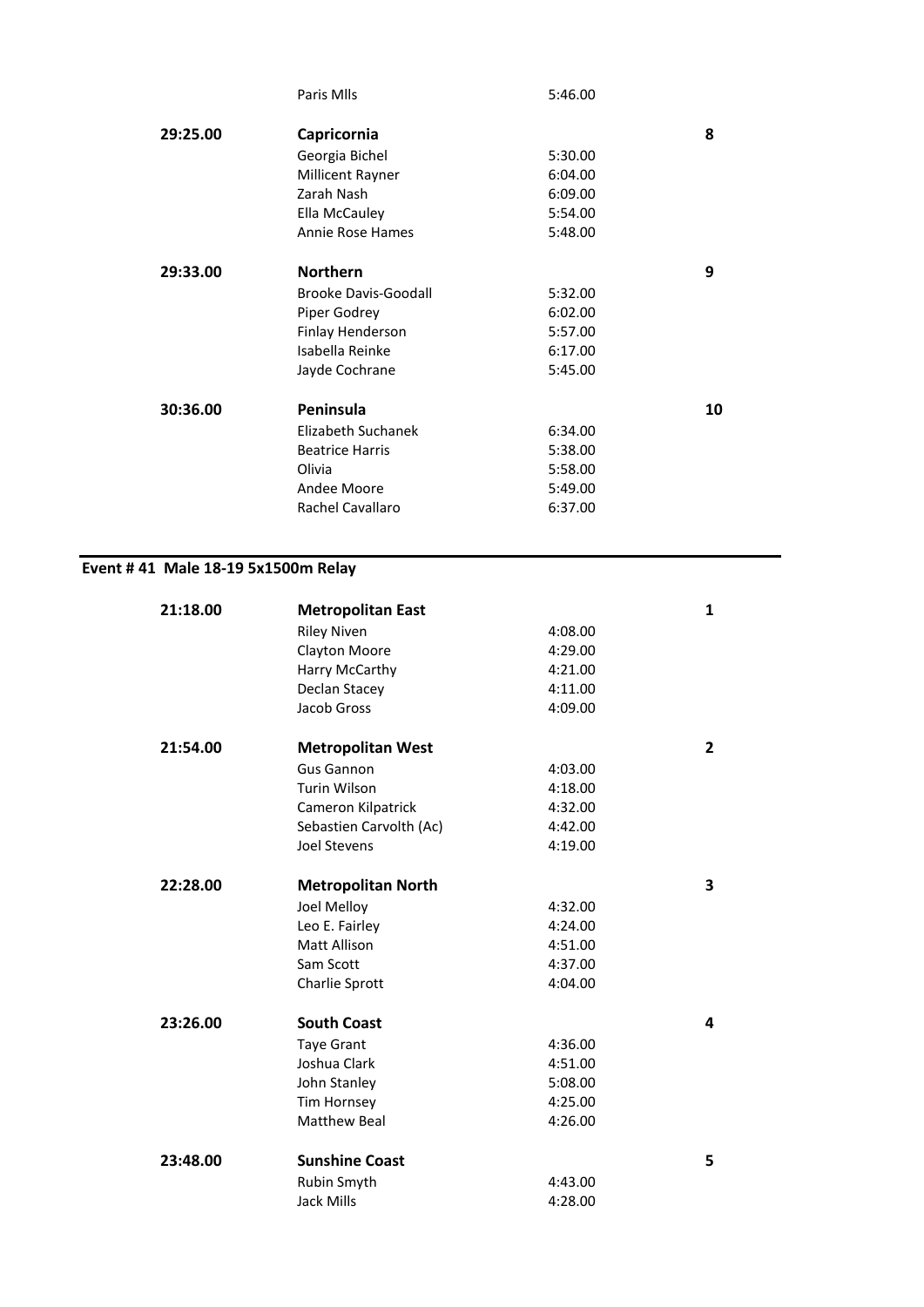|          | Kai Thompson           | 4:32.00 |   |
|----------|------------------------|---------|---|
|          | Kye Benson             | 5:04.00 |   |
|          | <b>Bede Moyle</b>      | 5:01.00 |   |
| 24:17.00 | Capricornia            |         | 6 |
|          | Simba Walz             | 4:42.00 |   |
|          | Benjamin Heit          | 4:55.00 |   |
|          | Jordan McCann          | 4:53.00 |   |
|          | Lachlan McCauley       | 5:11.00 |   |
|          | Jared Havemann         | 4:36.00 |   |
| 25:06.00 | <b>Wide Bay</b>        |         | 7 |
|          | John Bauer             | 5:03.00 |   |
|          | Ben Weier              | 5:36.00 |   |
|          | Ryan Brunjes           | 5:05.00 |   |
|          | <b>Kelland McNall</b>  | 4:40.00 |   |
|          | Rhyly Paton            | 4:42.00 |   |
| 25:57.00 | Peninsula              |         | 8 |
|          | Oliver Lukin           | 4:44.00 |   |
|          | Steven Li              | 5:01.00 |   |
|          | Callum                 | 5:08.00 |   |
|          | <b>Conor Stevenson</b> | 5:20.00 |   |
|          | Eddie Murgha           | 5:44.00 |   |
|          |                        |         |   |

### **Event # 42 Female 18-19 5x1500m Relay**

| 25:58.00 | <b>Metropolitan East</b>  |         | 1              |
|----------|---------------------------|---------|----------------|
|          | Katherine Lawson          | 5:09.00 |                |
|          | Charlotte Alexander       | 5:07.00 |                |
|          | <b>Emily Witt</b>         | 5:13.00 |                |
|          | Ava Carroll               | 5:15.00 |                |
|          | <b>Annabelle Durling</b>  | 5:14.00 |                |
| 26:26.00 | <b>South Coast</b>        |         | $\overline{2}$ |
|          | Kloe Lockhart             | 5:19.00 |                |
|          | Georgia Ward              | 5:21.00 |                |
|          | Jasmine Hanley-Randell    | 5:41.00 |                |
|          | Miku Adachi               | 5:11.00 |                |
|          | Indie Seccombe            | 4:54.00 |                |
| 27:26.00 | <b>Metropolitan North</b> |         | 3              |
|          | Annabelle Hill            | 5:21.00 |                |
|          | Ella Bennett              | 5:48.00 |                |
|          | <b>Brooklyn Denton</b>    | 5:31.00 |                |
|          | <b>Lucy Bliss</b>         | 5:46.00 |                |
|          | Chloe Fenwicke            | 5:00.00 |                |
| 28:46.00 | <b>Metropolitan West</b>  |         | 4              |
|          | Camryn Novinetz           | 5:23.00 |                |
|          | Josii Hargreaves          | 6:06.00 |                |
|          | <b>Shandre Coetzee</b>    | 6:09.00 |                |
|          | Courtney-Jean Hay         | 5:54.00 |                |
|          | Ella Horn                 | 5:14.00 |                |
| 29:11.00 | <b>Northern</b>           |         | 5              |